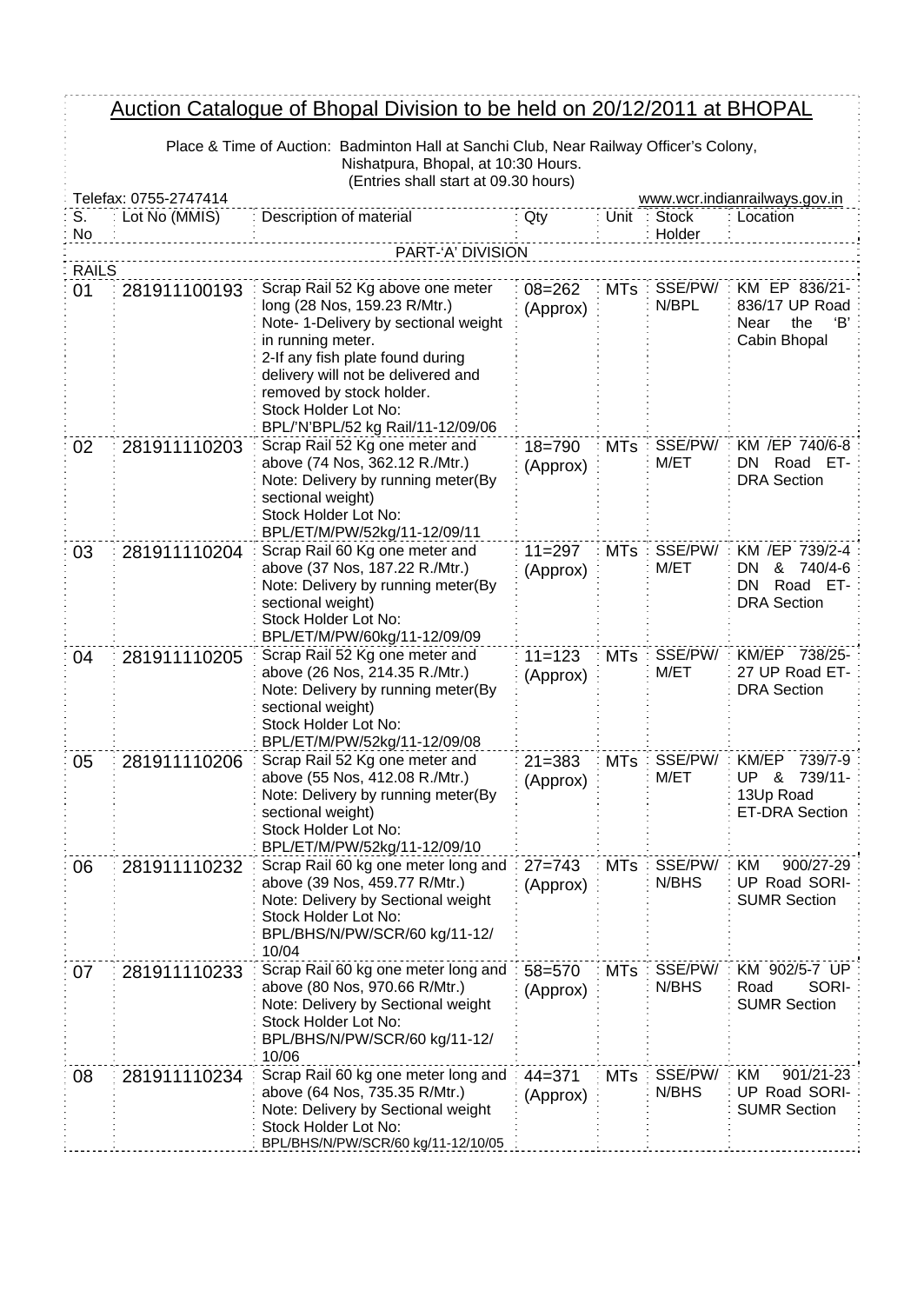| 09 | 281911110235 | Scrap Rail 60 kg one meter long and<br>above (56 Nos, 741.12 R/Mtr.)<br>Note: Delivery by Sectional weight<br>Stock Holder Lot No:<br>BPL/BHS/N/PW/SCR/60 kg/11-12/<br>10/02                                                                                                                     | $44 = 719$<br>(Approx) | <b>MTs</b> | SSE/PW/<br>N/BHS       | KM 898/8-10 DN<br>SORI-<br>Road<br><b>SUMR Section</b>                                                                                                   |
|----|--------------|--------------------------------------------------------------------------------------------------------------------------------------------------------------------------------------------------------------------------------------------------------------------------------------------------|------------------------|------------|------------------------|----------------------------------------------------------------------------------------------------------------------------------------------------------|
| 10 | 281911110236 | Scrap Rail 60 kg one meter long and<br>above (74 Nos, 825.58 R/Mtr.)<br>Note: Delivery by Sectional weight<br>Stock Holder Lot No:<br>BPL/BHS/N/PW/SCR/60 kg/11-12/<br>10/03                                                                                                                     | $49 = 815$<br>(Approx) | <b>MTs</b> | SSE/PW/<br>N/BHS       | KM<br>899/27-<br>900/1 UP Road<br><b>SORI-SUMR</b><br>Section                                                                                            |
| 11 | 281911110238 | Scrap Rail 60 kg one meter long and<br>above (80 Nos, 947.43 R/Mtr.)<br>Note: Delivery by Sectional weight<br>Stock Holder Lot No:<br>BPL/BHS/N/PW/SCR/60 kg/11-12/<br>10/15                                                                                                                     | $57 = 168$<br>(Approx) | <b>MTs</b> | SSE/PW/<br>N/BHS       | KM 907/29-33 &<br>30-34 UP & DN<br>SUMR-<br>Road<br><b>GLG Section</b>                                                                                   |
| 12 | 281911110239 | Scrap Rail 60 kg one meter long and<br>above (55 Nos, 689.24 R/Mtr.)<br>Note: Delivery by Sectional weight<br>Stock Holder Lot No:<br>BPL/BHS/N/PW/SCR/60 kg/11-12/<br>10/17                                                                                                                     | $41 = 589$<br>(Approx) | <b>MTs</b> | SSE/PW/<br>N/BHS       | KM 907/2-4 DN<br>Road<br>GLG-<br><b>SUMR Section</b>                                                                                                     |
| 13 | 281911110242 | Scrap Rail 60 kg one meter long and<br>above (115 Nos, 1088.98 R/Mtr.)<br>Note: Delivery by Sectional weight<br>Stock Holder Lot No:<br>BPL/BHS/N/PW/SCR/60 kg/11-12/<br>10/10                                                                                                                   | $65 = 709$<br>(Approx) | <b>MTs</b> | SSE/PW/<br>N/BHS       | KM<br>$904/21 -$<br>UP<br>23,31-33<br>SUMR-<br>Road<br><b>GLG-Section</b>                                                                                |
| 14 | 281911110244 | Scrap Rail 60 kg one meter long and<br>above (66 Nos, 832.42 R/Mtr.)<br>Note: Delivery by Sectional weight<br>Stock Holder Lot No:<br>BPL/BHS/N/PW/SCR/60 kg/11-12/<br>10/12                                                                                                                     | $50 = 228$<br>(Approx) | <b>MTs</b> | SSE/PW/<br>N/BHS       | 905/18-20<br>ΚM<br>DN<br>Road<br>SUMR-<br>GLG-<br>Section                                                                                                |
| 15 | 281911110245 | Scrap Rail 60 kg one meter long and<br>above (78 Nos, 989.91 R/Mtr.)<br>Note: Delivery by Sectional weight<br>Stock Holder Lot No:<br>BPL/BHS/N/PW/SCR/60 kg/11-12/<br>10/13                                                                                                                     | $59 = 731$<br>(Approx) | <b>MTs</b> | SSE/PW/<br>N/BHS       | KM 906/25-27,<br>26-28, 17-19, 16-<br>20 UP& DN<br>SUMR-<br>Road<br><b>GLG-Section</b>                                                                   |
| 16 | 281911110246 | Scrap Rail 60 kg one meter long and<br>above (83 Nos, 1085.26 R/Mtr.)<br>Note: Delivery by Sectional weight<br>Stock Holder Lot No:<br>BPL/BHS/N/PW/SCR/60 kg/2011-<br>12/10/18                                                                                                                  | $65 = 485$<br>(Approx) | <b>MTs</b> | SSE/PW/<br>N/BHS       | KM<br>908/20-22<br>DN<br>Road<br>GLG-<br>SUMR-<br>Section                                                                                                |
| 17 | 281911120258 | Scrap Rail 52 Kg above one meter<br>long (156 Nos, 866.63 R./Mtr.)<br>Note: 1-Delivery by sectional weight<br>In running meter.<br>2-If any fish plate found during<br>delivery will not be delivered and<br>removed by stock holder.<br>Stock Holder Lot No:<br>BPL/'N'PW/52kg Rail/11-12/10/07 | $44 = 969$<br>(Approx) | <b>MTs</b> | SSE/PW/<br>N/BPL       | 1-Near the Level<br>crossing No. 252<br>"A"KM/EPno.<br><b>UJN/2-UJN/4</b><br>Nishatpura<br>2- Near the "D'<br>CabinNSZ KM/<br>EPNo.838/U-<br>18-838/U-20 |
| 18 | 281911120263 | Scrap Rail 90 Lbs one meter &<br>above one meter long (195<br>Nos, 1927.34 R/Mtr)<br>Note: Delivery by Sectional weight                                                                                                                                                                          | 85=978<br>(Approx)     | <b>MTs</b> | SSE/PW/<br><b>BINA</b> | EPNo.BIN/1278<br>BIN/1280<br>A to<br>Near<br>Diesel<br>Siding<br>B.D.T.                                                                                  |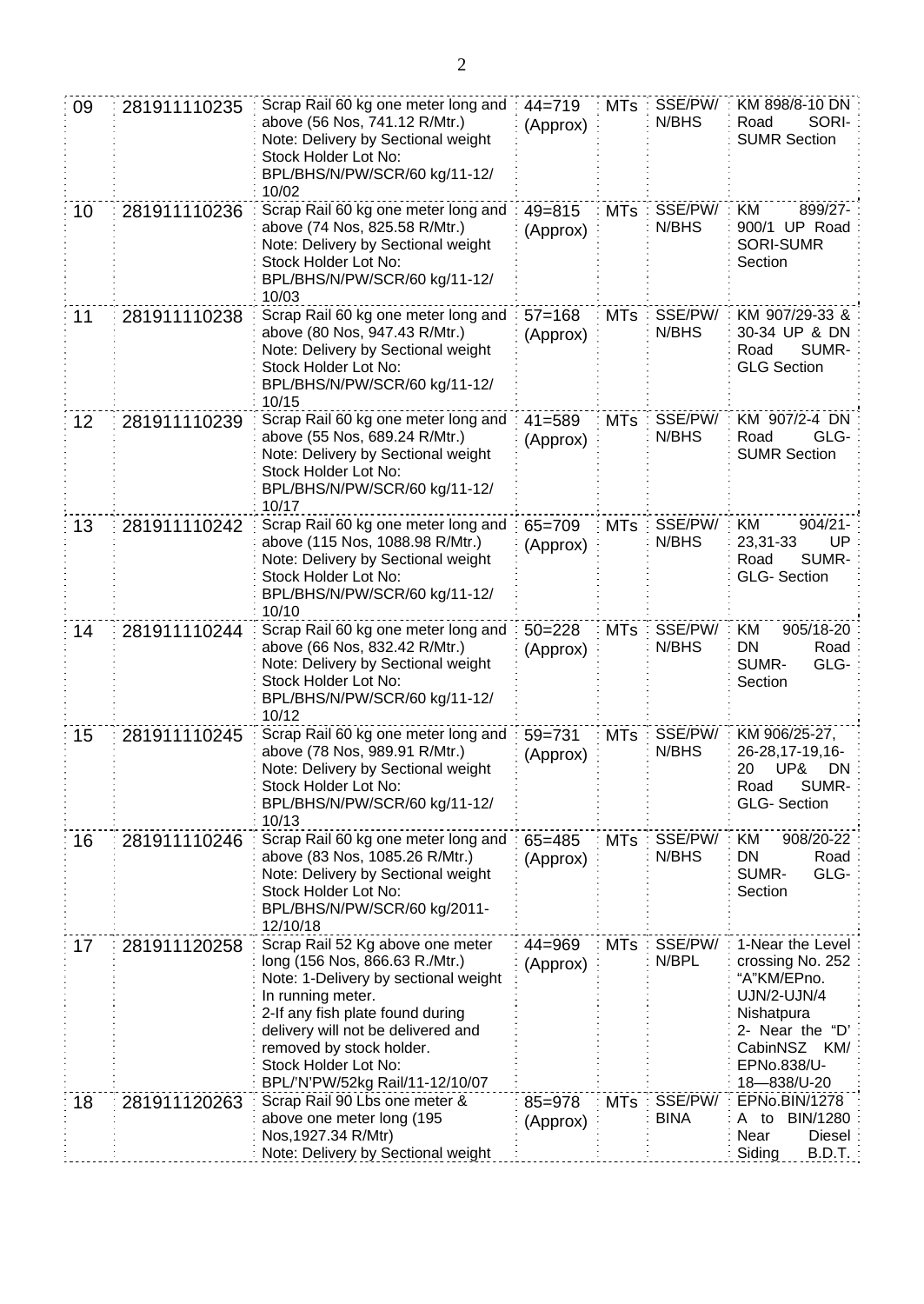|       |              | Stock Holder Lot No:<br>BPL/BIN/PW/90 LbsR/11-12/10/03                                                                                                                                                                                                                                                                     |                                               |            |                          | Line                                                                                                                                                                           |
|-------|--------------|----------------------------------------------------------------------------------------------------------------------------------------------------------------------------------------------------------------------------------------------------------------------------------------------------------------------------|-----------------------------------------------|------------|--------------------------|--------------------------------------------------------------------------------------------------------------------------------------------------------------------------------|
| P.WAY |              |                                                                                                                                                                                                                                                                                                                            |                                               |            |                          |                                                                                                                                                                                |
| 19    | 281911050060 | A-Released Girder Bridge Span<br>2x6.18 M (2 Nos)<br>B- Released Girder Bridge Span<br>1x6.18 M (1 No)<br>Note: 1-Delivery by actual<br>weighment<br>2-Cutting May be allowed for easy<br>loading.<br>Stock Holder Lot No:<br>BHS/PW/Sc Girder /10-11/01/07                                                                | $9 = 442$<br>(approx)                         | $MTs$ :    | SSE/PW/<br>N/BHS         | 1-KM<br>920/23-<br>27EP Up Road<br>PAI Yard<br>2- KM 920/31-33<br>EPUp Road PAI<br>Yard                                                                                        |
| 20    | 281911050061 | <b>Scrap Released Girder Bridge</b><br>Span 2x6.18 M (4 Nos)<br>Note :1-Delivery by actual<br>weighment<br>2-Cutting May be allowed for easy<br>loading.<br>Stock Holder Lot No:<br>BPL/BHS/N/PW/Bridge/10-11/01/06                                                                                                        | $16 = 239$<br>(approx)<br>To<br>entire<br>qty | <b>MTs</b> | SSE/PW/<br>N/BHS         | 1-KM<br>$913/1 - 3$<br>EP Up<br>Road<br><b>GLG-PAI Yard</b><br>2- KM 913/2-6<br>EP.<br>Road<br>Dn.<br><b>GLG-PAI Yard</b>                                                      |
| 21    | 281911050062 | A-Released Girder Bridge Span<br>2x7.16 M (2 Nos)<br>B- Released Girder Bridge Span<br>1x7.16 M (1 No)<br>C- Released Girder Bridge Span<br>2x7.16 M (2 No)<br>Note :1-Delivery by actual<br>weighment<br>2-Cutting May be allowed for easy<br>loading.<br>Stock Holder Lot No:<br>BPL/BHS/N/PW/SCR.Bridge/10-<br>11/01/04 | $19 = 100$<br>(approx)<br>To<br>entire<br>qty | <b>MTs</b> | SSE/PW/<br>N/BHS         | 1-KM 895/17-19<br>Up<br>Road<br>EP.<br>Sorai Yard                                                                                                                              |
| 22    | 281911110202 | Scrap C.I. Gr.I CST-9 Plate Single<br>Intact Drg. No. T-478<br>Note: Delivery by Number<br>Stock Holder Lot No:<br>BPL/ET/PW/Sc. C.I.Gr.I/11-12/09/01                                                                                                                                                                      | 195                                           | <b>Nos</b> | SSE/PW/<br>EТ            | KM EP 1153 to<br>1161 at Engg.<br>Siding ET Yard                                                                                                                               |
| 23    | 281911110209 | Scrap C.I. Gr.II<br>A- Scrap CST-9 Plate Coupled<br>broken/Corrod (Tiebar, Cotters<br>attached (491 pairs)<br>B- Scrap CST-9 Plate single<br>attached with Tiebar, Cotters<br>Broken mixed (163 Nos)<br>Note: Delivery by actual weight.<br>Stock Holder Lot No:<br>BPL/N/PW/CI Gr.II/2011-12/07/02                        | $54 = 516$<br>(Approx)                        | <b>MTs</b> | SSE/PW/<br>N/BPL         | BPL Yard1-EP-<br>BPL/836/4-6<br><b>DN Side</b><br>2-6-10 DN Side<br>3- Near Good<br>shed office BPL<br>behind Hotel<br>4-EP/BPL/1048<br>1062<br>Near<br>to<br>Abkarioffice BPL |
| 24    | 281911110210 | Scrap ST Sleeper 168 Lbs Broken<br>Rusted & Corrogated (179 Nos)<br>Note: Delivery by actual weight<br>Stock Holder Lot No:<br>BPL/N/PW/Sc.STS/2011-12/07/04                                                                                                                                                               | $07 = 576$<br>(Approx)                        | <b>MTs</b> | SSE/PW/<br>N/BPL         | A-Behind PF 5<br>NearAbkarioffice<br><b>BPL</b><br><b>B- EP BPL/1048</b><br>to BPL/1062 at<br><b>BPL Yard</b>                                                                  |
| 25    | 281911110217 | Scrap C.I. Gr.I CST-9 Plate single<br>Intact Drg. No. T-478(M)<br>Note: delivery by Number<br>Stock Holder Lot No:<br>BPL/MOJ/CI Gr.I/11-12/10/05                                                                                                                                                                          | 1871                                          | <b>Nos</b> | SSE/PW/<br><b>MOHANA</b> | HM KM 1256/7<br>1257/3<br>LH<br>to<br>side MOJ Yard                                                                                                                            |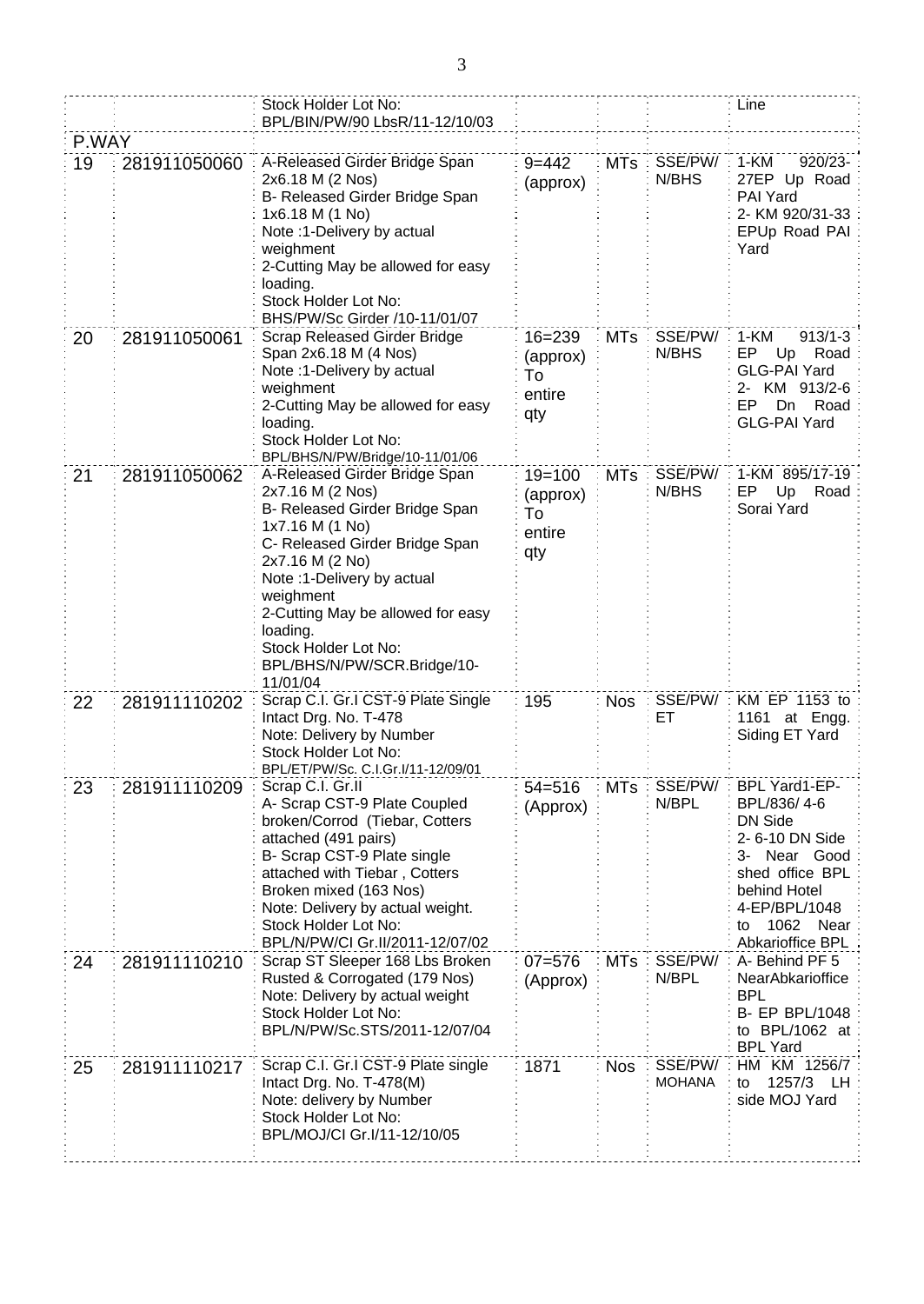| 26 | 281911120273         | Scrap M.S. Tie bar Drg No. T-404<br>(M) released from 52 kg Rail section<br>Note: Delivery by No only<br>Stockholder's Lot No :-<br>BPL/SVPI/Scrap/MS TIE BAR/2011-<br>12/15                                                                                                                                                                                                    | 11236                  | <b>Nos</b> | SSE/PW/<br><b>SVPI</b>           | BDWS-KLRS Km<br>1156/6-7 RH Side                                          |
|----|----------------------|---------------------------------------------------------------------------------------------------------------------------------------------------------------------------------------------------------------------------------------------------------------------------------------------------------------------------------------------------------------------------------|------------------------|------------|----------------------------------|---------------------------------------------------------------------------|
| 27 | 281911120274         | MS Melting Consisting of Two Way<br>Key, Cotter & Loose Jaw<br>Note: Delivery by actual weighment<br>Stockholder's Lot No:-<br>BPL/SVPI/Scrap/MS Melting/2011-12/16                                                                                                                                                                                                             | $43 = 607$<br>(Approx) | <b>MTs</b> | SSE/PW/<br><b>SVPI</b>           | Km 1195/5-6 RH<br>Side PWI Office<br><b>SVPI</b>                          |
| 28 | 281911120275         | Scrap ML ST Sleeper Drg No. T-<br>460(M)<br>Note: Delivery by No only<br>Stockholder's Lot No :-<br>BPL/SVPI/ML ST Sleeper/2011-12/17                                                                                                                                                                                                                                           | 157                    | <b>Nos</b> | SSE/PW/<br><b>SVPI</b>           | BDWS-KLRS Km<br>1156/6-7 RH Side                                          |
|    | <b>OTHER FERROUS</b> |                                                                                                                                                                                                                                                                                                                                                                                 |                        |            |                                  |                                                                           |
| 29 | 281911090186         | Scrap / Condemned & defaced Ball<br>Bearing sort & Sizes<br>Note: If any other material is found<br>while delivery, which is strictly<br>restricted & it can not be delivered<br>Stock Holder Lot No:<br>ET/TRS/CS/Scrap/Ferrous/Cond./Ba<br>Il Brg./06/112                                                                                                                     | $07 = 000$<br>(approx) | <b>MTs</b> | SSE/CS/<br><b>ELS/TRS</b><br>/ET | Near<br>SMM/ELS/ET's<br>ward in Mumbai<br>end at A.C. Loco<br>Shed Itarsi |
| 30 | 281911120264         | Scrap L.B. Spring 10 Plated<br>Stockholder's Lot No<br>ET/WRS/2&9/06                                                                                                                                                                                                                                                                                                            | 118=500<br>(Approx)    | <b>MTs</b> | SSE/C&<br>W/Gen/E<br>T           | Wagon<br>Repair<br>Shed ET(Stack<br>bin No. 2&9)                          |
| 31 | 281911120265         | Ferrous Scrap Consisting of Knuckle<br>C.P. Top & bottom operating handle<br>Stockholder's Lot No<br>ET/WRS/7/13                                                                                                                                                                                                                                                                | $26 = 500$<br>(Approx) | <b>MTs</b> | SSE/C&<br>W/Gen/E<br>т           | Wagon<br>Repair<br>Shed ET(Stack<br>bin No.7)                             |
| 32 | 281911120266         | Scrap BK gear shaft short & long<br>with or without hand bk lever.<br>Note:: Cutting may be allowed for<br>easy loading.<br>Stockholder's Lot No :- ET/WRS/4/7                                                                                                                                                                                                                  | $06 = 000$<br>(Approx) | <b>MTs</b> | SSE/C&<br>W/Gen/E<br>т           | Wagon<br>Repair<br>Shed ET(Stack<br>bin No.4)                             |
| 33 | 281911120267         | Cast Steel/fabricated Casnub/TRS<br>bogie and its parts.<br>Note:: Cutting may be allowed for<br>easy loading.<br>Stockholder's Lot No :-ET/WRS/8                                                                                                                                                                                                                               | $49 = 000$<br>(Approx) | <b>MTs</b> | SSE/C&<br>W/Gen/E<br>Т           | Wagon<br>Repair<br>Shed ET<br>(Out side scrap<br>bin B.B. end)            |
| 34 | 281911120269         | Ferrous Scrap consisting of Head<br>stock pressing RH&LH, Shackle link<br>Hasp for swing door bolt empty load<br>box, yoke pin, yoke pin support<br>plate, BK block hanger, Train pipe<br>clip, SAB, DRV-600 Shaft bearing<br>with sign. plate, lock lifter assembly,<br>Hanger bkt for CBC operating<br>handle, Resrvoir tank, pins etc.<br>Stockholder's Lot No :- ET/WRS/5/9 | $23 = 000$<br>(Approx) | <b>MTs</b> | SSE/C&<br>W/Gen/E<br>т           | Wagon<br>Repair<br>Shed ET<br>(Stack bin No.5)                            |
| 35 | 281911120270         | Condemned M &P's items<br>1-Whiting Jack cap.25 T, Make<br>Jamalpur with 5 HP electric motor<br>$D/S$ No.2 & 17 = 05 Nos<br>2-Jabivac water ring vacuum<br>exhauster complete make J.B.<br>Sawant, Model WR-430 with<br>indication motor S.No. BCXM6 Cap.<br>30 HP Make Crompton & Greaves                                                                                      | 11                     | <b>Nos</b> | SSE/C&<br>W/Gen/E<br>т           | NPOH,<br>Shed<br>ET(Fuling<br>point<br>Near<br>room<br>&<br>cycle stand)  |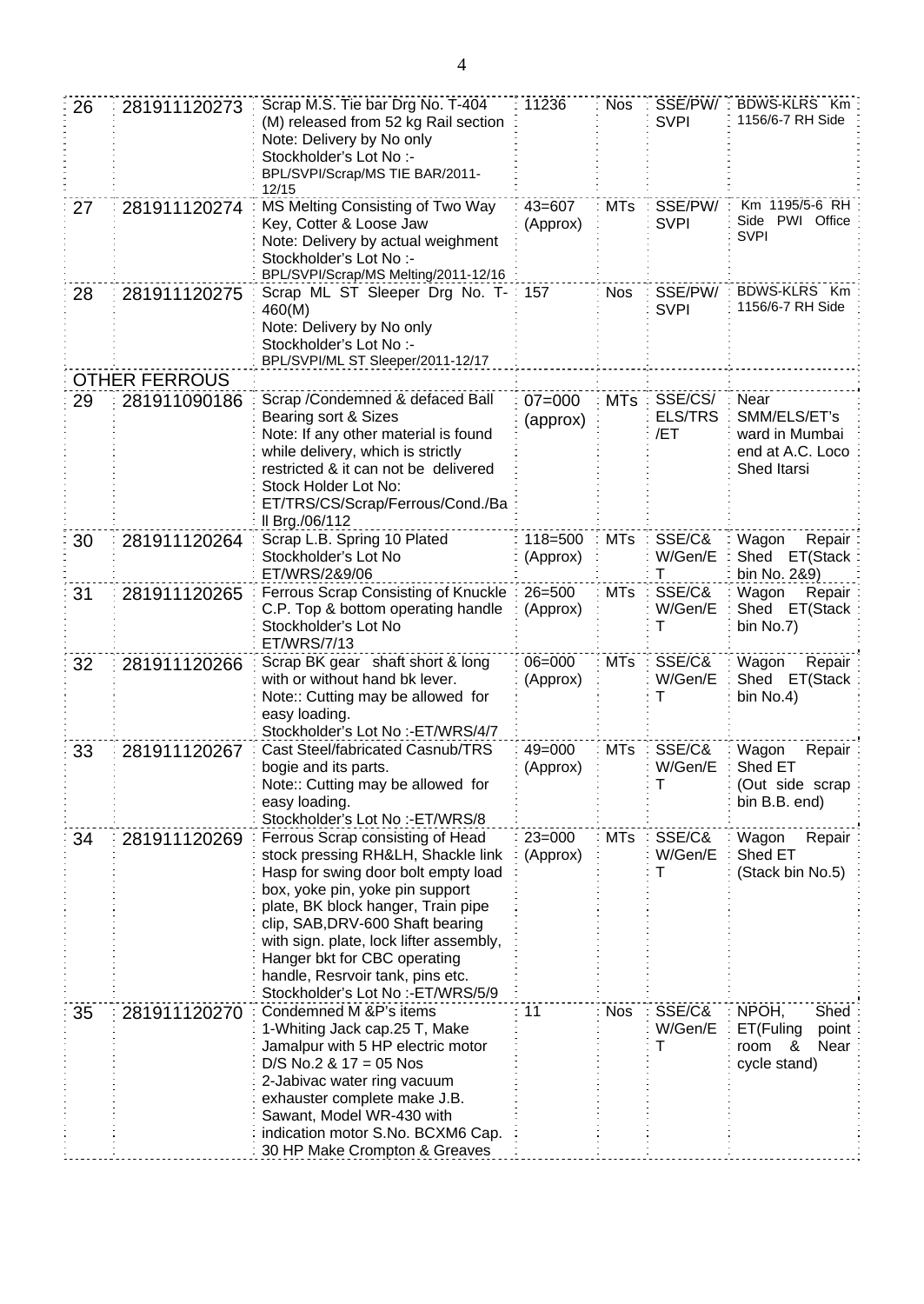|    |                    | D/S No. BPL/3/45= 01 No<br>3-ACMEVAC water ring vacuum<br>exhauster complete make<br>ACMEVAC Model 2 T-4255 with<br>indication motor Cap. 40 HP D/S No.<br>BPL/3/50= 01 No<br>4-Electric indication motor 10 BHP<br>S.No. 921937 D/S No.<br>BPL/DS/MS/3=01 No<br>5- Jabirac water ring vacuum<br>exhauster complete make J.B.<br>Sawant, Model WR-430 without<br>motor D/S no. BPL/3/20/M&P/01=01<br>No<br>6-Cleaning plant with monoblock<br>pump set D/S No. BPL/M&P/06=01<br>No<br>7-Cooking range make pentax= 01<br>No<br>Stockholder's Lot No :-ET/NPOH/10 |                        |            |                                  |                                                          |
|----|--------------------|------------------------------------------------------------------------------------------------------------------------------------------------------------------------------------------------------------------------------------------------------------------------------------------------------------------------------------------------------------------------------------------------------------------------------------------------------------------------------------------------------------------------------------------------------------------|------------------------|------------|----------------------------------|----------------------------------------------------------|
| 36 | 281911120271       | Scrap Metal bonded Rubber EM<br>Pad, CC Pad<br>Stockholder's Lot No:-ET/NPOH/3-<br>12                                                                                                                                                                                                                                                                                                                                                                                                                                                                            | $26 = 000$<br>(Approx) | <b>MTs</b> | SSE/C&<br>W/Gen/E<br>т           | Wagon<br>Repair<br>Shed ET<br>(Stack bin No.3)           |
|    | <b>NON FERROUS</b> |                                                                                                                                                                                                                                                                                                                                                                                                                                                                                                                                                                  |                        |            |                                  |                                                          |
| 37 | 281911090183       | <b>Scrap Insulated Copper Conduct</b><br>Coil in Sort & Sizes released from<br>Electric Loco equipments<br>Note: 1-If any other material is found<br>while delivery, which is strictly<br>restricted & it can not be delivered<br>Stock Holder's Lot No.<br>ET/TRS/CS/Scrap/NF/Ins. Copper<br>Coil/06/115                                                                                                                                                                                                                                                        | 3020<br>(Approx)       | Kgs        | SSE/CS/<br><b>ELS/TRS</b><br>/ET | "B" in Scrap<br>Room No.3 at<br>A.C. Loco Shed<br>Itarsi |
| 38 | 281911090184       | Scrap White metal ingot<br>dismeantaled from suspension<br>bearing of Locomotive<br>Note: 1-If any other material is found<br>while delivery, which is strictly<br>restricted & it can not be delivered<br>Stock Holder's Lot No.<br>ET/TRS/CS/Scrap/white<br>metal/06/114                                                                                                                                                                                                                                                                                       | 105<br>(Approx)        | Kgs        | SSE/CS/<br><b>ELS/TRS</b><br>/ET | "C" in Scrap<br>Room No.3 at<br>A.C. Loco Shed<br>Itarsi |
| 39 | 281911090185       | Scrap Carbon Brush with copper tail<br>released from Loco equipments.<br>Note: 1-If any other material is found<br>while delivery, which is strictly<br>restricted & it can not be delivered<br>Stock Holder's Lot No.<br>ET/TRS/CS/Scrap/NF/Carbon<br>Brush/06/113                                                                                                                                                                                                                                                                                              | 1100<br>(Approx)       | Kgs        | SSE/CS/<br><b>ELS/TRS</b><br>/ET | "A" in Scrap<br>Room No.3 at<br>A.C. Loco Shed<br>Itarsi |
| 40 | 281911090187       | Scrap Brass Consist different type of<br>dismantle parts in sort & sizes<br>released from electric Loco<br>equipments<br>Note: 1-If any other material is found<br>while delivery, which is strictly<br>restricted & it can not be delivered<br>Stock Holder's Lot No.<br>ET/TRS/CS/Scrap/NF/Brass/06/111                                                                                                                                                                                                                                                        | 2300<br>(Approx)       | Kgs        | SSE/CS/<br><b>ELS/TRS</b><br>/ET | "E" in Scrap<br>Room No.3 at<br>A.C. Loco Shed<br>Itarsi |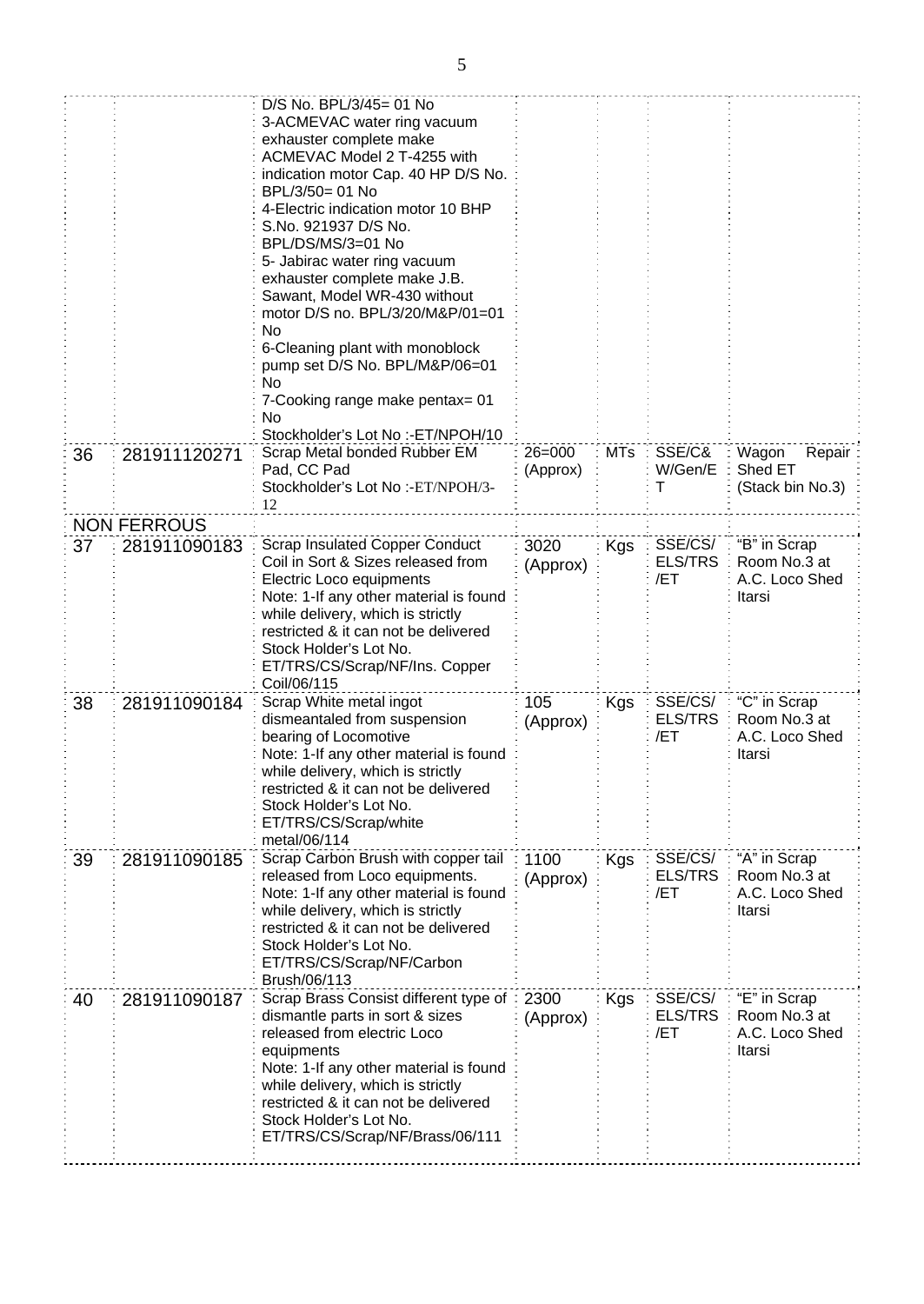| 41      | 281911090189 | Scrap Aluminium Consist different<br>type of dismantle parts in sort &<br>sizes released from electric Loco<br>equipments<br>Note: 1-If any other material is found<br>while delivery, which is strictly<br>restricted & it can not be delivered<br>Stock Holder's Lot No.<br>ET/TRS/CS/Scrap/NF/Aluminium/06<br>/109 | 1600<br>(Approx)             | <b>Kgs</b> | SSE/CS/<br><b>ELS/TRS</b><br>/ET   | "D" in Scrap<br>Room No.3 at<br>A.C. Loco Shed<br>Itarsi                                                      |
|---------|--------------|-----------------------------------------------------------------------------------------------------------------------------------------------------------------------------------------------------------------------------------------------------------------------------------------------------------------------|------------------------------|------------|------------------------------------|---------------------------------------------------------------------------------------------------------------|
| 42      | 281911120268 | Non ferrous brass Scrap consisting<br>of brass valve, cottogen, regulator<br>worm gear, bearing piece & other<br>misc. components etc.<br>Stockholder's Lot No :-<br>ET/WRS/Store/14                                                                                                                                  | $1263 = 00$<br>0<br>(Approx) | Kgs        | SSE/C&<br>W/Gen/E<br>Т             | Wagon<br>Repair<br>Shed ET<br>(Stores)                                                                        |
|         | Machinery    |                                                                                                                                                                                                                                                                                                                       |                              |            |                                    |                                                                                                               |
| 43      | 281911040001 | Scrap Point machine released<br>unserviceable beyond repairable<br>point operating machine(along with<br>motors) Motors capacity<br>1-110 VDC<br>$2-5.3A$ .<br>3-1700 RPM 4-0.44 W.<br>Note: Delivery will be actual quantity<br>(Nos) basis.<br>Stock Holder's Lot No.<br>ET/Sig/Scrap/Point machine/01              | 117                          | <b>Nos</b> | SSE/<br>Signal/R<br>RI/ET          | SSE/Signal/RRI/<br>ET's<br>Depot<br>premises<br>near<br>No.5<br>platform<br><b>BPL</b><br>ET<br>end<br>Area-A |
| 44      | 281911050068 | <b>Condemned Diesel Shunter</b><br>Industrial equipment<br>Make Escorts, Model ST-150,<br>Chasis no. E 27976,<br>Engine no. 4S-02014,<br>S.No.TSB 1542.DS No. 56<br>Stock Holder Lot No: ET/NPOH/5                                                                                                                    | 01                           | <b>No</b>  | SSE/C&W<br>/Gen/ET                 | NPOH Shed ET<br>(B/Smithy room.)                                                                              |
| 45      | 281911060094 | Condemn Royal High Speed Drilling<br>Machine Cap. 32 MM M/No. 921<br>Manf. Royal Foundary, Punjab<br>(India)<br>Stock Holder Lot No: BPL/2010/4                                                                                                                                                                       | 01                           | No         | SSE/C&<br>W/BPL                    | Washing<br>Siding<br>C&W BPL                                                                                  |
| Vehicle |              |                                                                                                                                                                                                                                                                                                                       |                              |            |                                    |                                                                                                               |
| 46      | 280910110483 | Condemned Matador No. MKD/<br>6248 Make- Bajaj with stepni<br>Chassis No. 616-FD 315811, 09<br>seater year of manufacture 1987<br>Note: Delivery by Number<br>Stock Holder SS-11 No<br>W/ET/2007/01                                                                                                                   | 01                           | No         | <b>SSE</b><br>(Works)/<br>(Main)ET | SSE(Works)<br>office<br>(Maint)<br>compound Itarsi                                                            |
| 47      | 281911100194 | Scrap Pick up Van Model LGL<br>MOD-6419 Chassis No. 4507645<br>Stock Holder No:                                                                                                                                                                                                                                       | 01                           | <b>No</b>  | SSE/TRD<br>/BINA                   | Kept in Depot of<br>SSE/TRD/BINA                                                                              |
| 48      | 281911050058 | Truck No MBD8419 Capacity 19.6<br>H.P. Type p-4-3 Seats with driver<br>Model 1982 Chassis No.<br>64229021072 Engine No. 4S .41621<br><b>Premier Road Master</b><br>Stock Holder SS-11 No:<br>ET/SSE/(Elec.)/M/Scrap/091                                                                                               | 01                           | <b>No</b>  | SSE/Elec<br>t/M/ET                 | Grounded<br>in<br>office premises<br>of SSE/<br>Elec./M/PY/ET                                                 |
| 49      | 281911110237 | Condemn Maruti Gypsy (Petrol) No.<br>MP 04 J 5989, Chasis No. 168496,                                                                                                                                                                                                                                                 | 01                           | No.        | D. S. C.<br>RPF/                   | DRM's<br>office<br>parking.                                                                                   |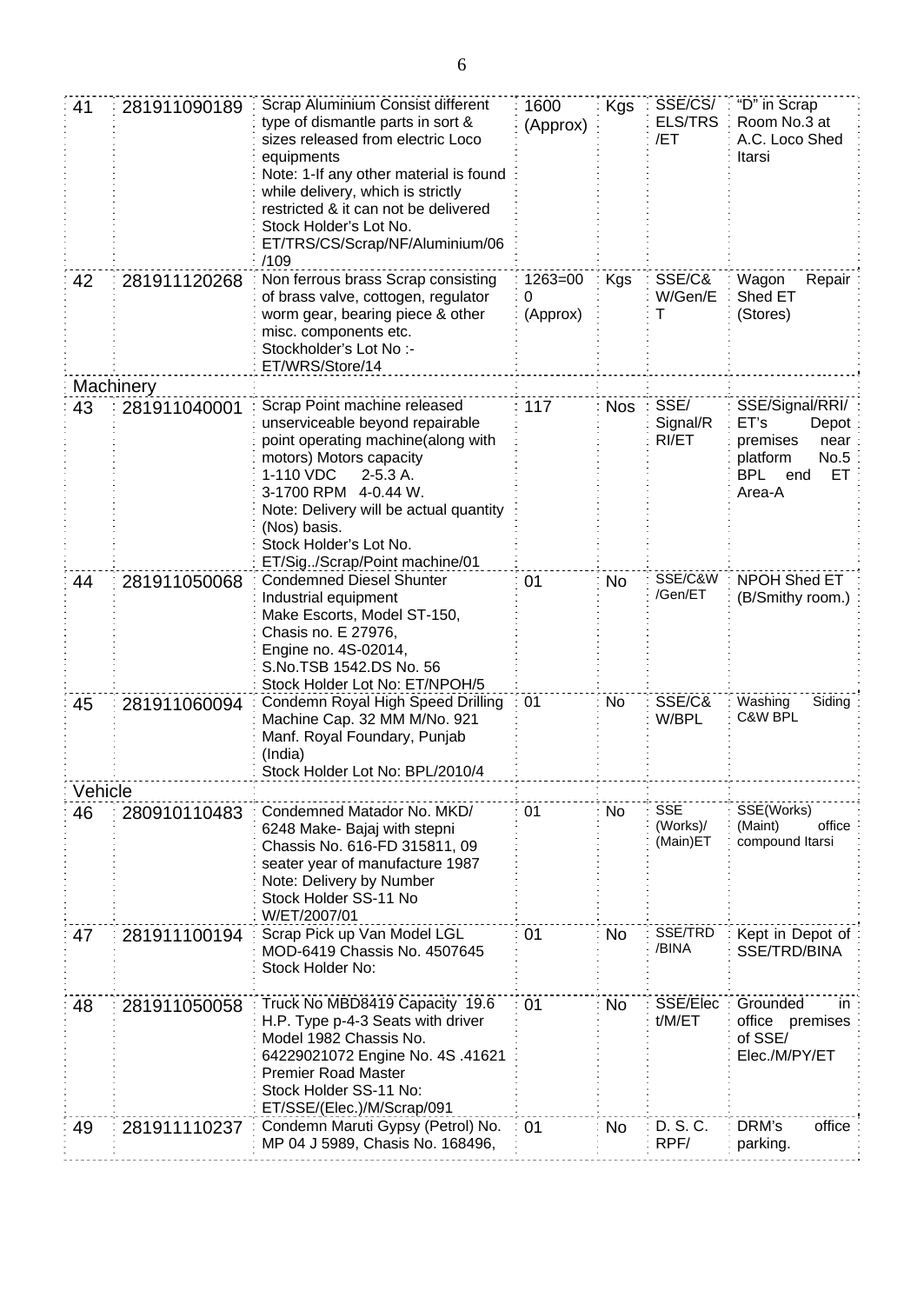|      |              | Engine No. 221061.<br>Stock Holder DS-8 Note No. 327790<br>dtd. 13.10.11                                                                                                                                                                                                                                                                                                                                                                                                                                                                                                                                |    |    | <b>Bhopal</b>                        |                                                                                          |
|------|--------------|---------------------------------------------------------------------------------------------------------------------------------------------------------------------------------------------------------------------------------------------------------------------------------------------------------------------------------------------------------------------------------------------------------------------------------------------------------------------------------------------------------------------------------------------------------------------------------------------------------|----|----|--------------------------------------|------------------------------------------------------------------------------------------|
| 50   | 281911120272 | <b>Condemned Vehicle Truck RTO</b><br>Registration No. MKD 6237 Make<br>TATA (Telco) Ltd. Model SE<br>1210/42 Chasis No. 344073829904,<br>Engine No. 692D01837429, No of<br>Cylinder 6, Type of body open, Mfg<br>year 1986<br>D/S No.58<br>Stockholder's Lot No:-ET/NPOH/11                                                                                                                                                                                                                                                                                                                            | 01 | No | SSE/C&<br>W/Gen/E<br>T               | NPOH,<br>Shed<br>ET(Garage)                                                              |
| 51   | 281911120276 | <b>Scrap Condemned Complete</b><br>Truck No.GRQ 7157<br>SE-1210 Model-TATA<br>Chasis No. 344073768549<br>Engine No. 771538<br>along with tyre & tube complete<br>cushion seat & filled unit system etc.<br>manufacture year 1983<br>Stockholder's DS-8 Note No:-<br>489063 dt.08.03.10                                                                                                                                                                                                                                                                                                                  | 01 | No | <b>SSE</b><br>Electrical<br>(M) BINA | SSE/Elect.(M)<br><b>BINA</b>                                                             |
| Loco |              |                                                                                                                                                                                                                                                                                                                                                                                                                                                                                                                                                                                                         |    |    |                                      |                                                                                          |
| 52   | 281911110199 | Scrap/Condemn Loco No. 20550<br>WAM-4 with ferrous & Non- Ferrous<br>attachment<br>Restricted:<br>There is no facility to ground the<br>loco, hence the condemn Loco is<br>standing on complete Bogie, wheels<br>with accessories i e Foot step, brake<br>cylinders, brake ringing assly,<br>equalizer beams, helical spring,<br>brake pipe lines etc items of under<br>bogie frame which is restricted while<br>cutting & delivery.<br>Note:1- Cutting allowed for easy<br>loading<br>2-There is no Other OHE off area.<br>Stock Holder Lot No:<br>ET/TRS/CS/Scrap/Codemn./Loco/<br>WAM-4/20550/06/119 | 01 | No | SSE/CS/<br><b>ELS/TRS</b><br>/ET     | off<br><b>OHE</b><br>Loco<br>Cutting area in<br>Scrap Yard<br>at<br>A.C. Loco Shed<br>EТ |
| 53   | 281911110200 | Scrap/Condemn Loco No. 20539<br>WAM-4 with ferrous & Non- Ferrous<br>attachment<br>Restricted:<br>There is no facility to ground the<br>loco, hence the condemn Loco is<br>standing on complete Bogie, wheels<br>with accessories i e Foot step, brake<br>cylinders, brake ringing assly,<br>equalizer beams, helical spring,<br>brake pipe lines etc items of under<br>bogie frame which is restricted while<br>cutting & delivery.<br>Note: 1-Cutting allowed for easy<br>loading<br>2- There is no Other OHE off area<br>Stock Holder Lot No:<br>ET/TRS/CS/Scrap/Codemn./Loco/<br>WAM-4/20539/06/120 | 01 | No | SSE/CS/<br>ELS/TRS<br>/ET            | OHE off Loco<br>Cutting area in<br>Scrap Yard<br>at<br>A.C. Loco Shed<br>EТ              |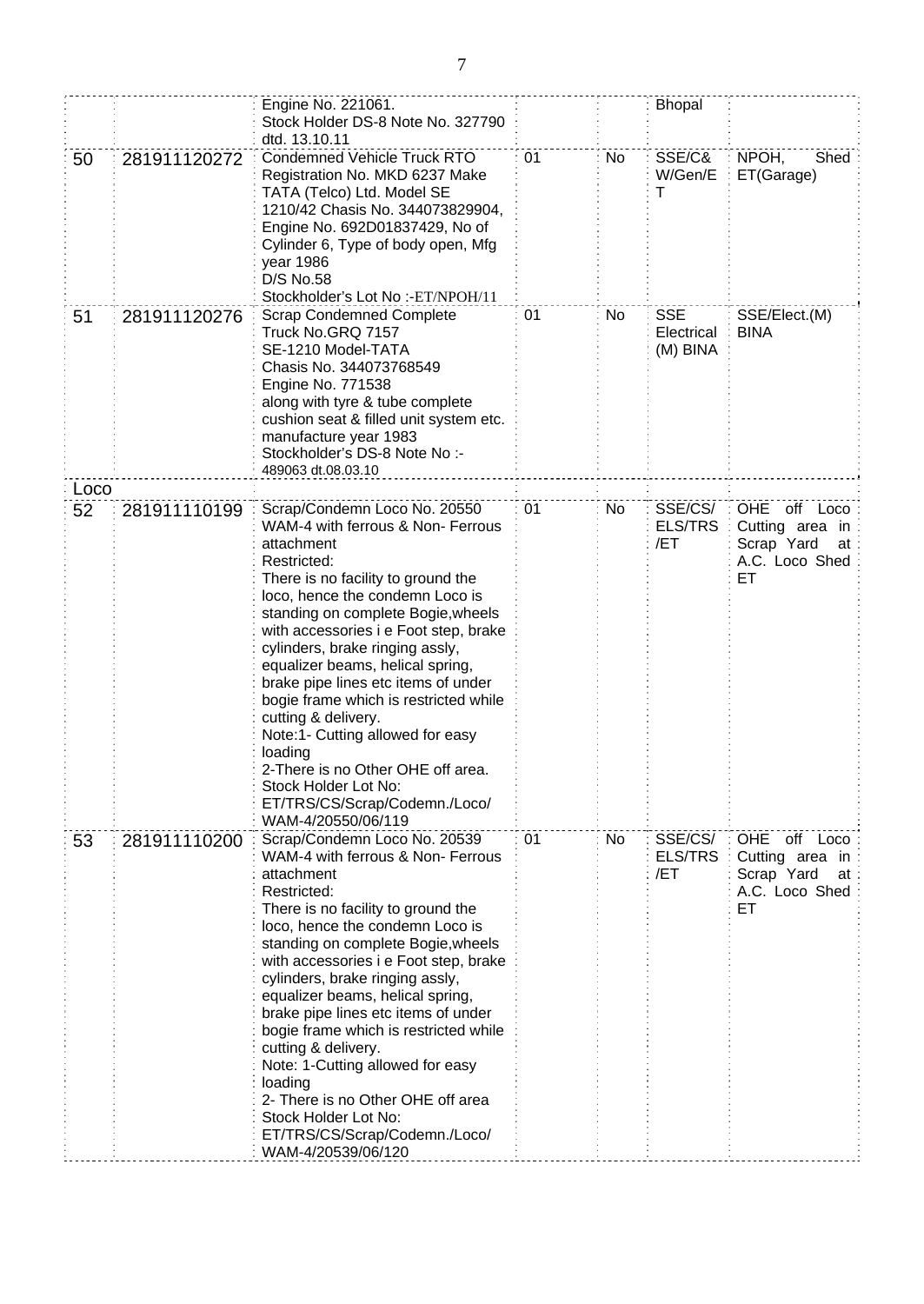| 54    | 281911110201 | Scrap/Condemn Loco No. 20522<br>WAM-4 with ferrous & Non- Ferrous<br>attachment<br>Restricted:<br>There is no facility to ground the<br>loco, hence the condemn Loco is<br>standing on complete Trolly with<br>fitting which is restricted while<br>cutting & delivery.<br>Note:1- Cutting allowed for easy<br>loading<br>2- There is no Other OHE off area<br>Stock Holder Lot No:<br>ET/TRS/CS/Scrap/Codemn./Loco/<br>WAM-4/20522/06/121                                                                                                                                                                                                                                                                                                                                                                                                                                                                                                                                                                                                                                                                                                                                                                                                                                                                                                                | 01                      | No         | SSE/CS/<br><b>ELS/TRS</b><br>/ET | OHE off Loco<br>Cutting area in<br>Scrap Yard<br>at<br>A.C. Loco Shed<br>EТ |
|-------|--------------|-----------------------------------------------------------------------------------------------------------------------------------------------------------------------------------------------------------------------------------------------------------------------------------------------------------------------------------------------------------------------------------------------------------------------------------------------------------------------------------------------------------------------------------------------------------------------------------------------------------------------------------------------------------------------------------------------------------------------------------------------------------------------------------------------------------------------------------------------------------------------------------------------------------------------------------------------------------------------------------------------------------------------------------------------------------------------------------------------------------------------------------------------------------------------------------------------------------------------------------------------------------------------------------------------------------------------------------------------------------|-------------------------|------------|----------------------------------|-----------------------------------------------------------------------------|
| Coach |              |                                                                                                                                                                                                                                                                                                                                                                                                                                                                                                                                                                                                                                                                                                                                                                                                                                                                                                                                                                                                                                                                                                                                                                                                                                                                                                                                                           |                         |            |                                  |                                                                             |
| 55    | 281911090154 | Over aged 8 Wheeled BG Scrap old<br>Iron and steel of cond. Coach with or<br>without minor wood, decolum and<br>non ferrous attachment (Loose<br>wood, Decolum, Non Ferrous &<br>Restricted items will not be<br>delivered)<br>[1] WC 85401 GS/ICF<br>[2] WC 85408 GS/ICF<br>[3] WC 85413 GS/ICF<br>[4] WC 86409 GS/BEML<br>[5] WC 86427 GS/ICF<br>[6] WC 86419 GS/ICF<br>[7] WC 86404 GS/BEML<br><b>Restricted Items:</b><br>A- Bogie items<br>1- Complete trolly including following<br>items:<br>Wheel set with Axle box & roller<br>bearing, Axle box spring & bolster<br>spring, Brake gear fittings,<br>Bronze wearing pieces, Bolsters,<br>Suspension link, Wearing plate,<br>L.S. Beam Equalising stay with pin,<br>Draw bar hook, Draft link with nut,<br>Draft key, Screw Couplings,<br>Buffer casing, Buffer plunger with<br>spindle, Centre pivot pin, etc.<br><b>B- Furnishing and Carpentry</b><br>items<br>1- Window shutters, Aluminum<br>widow frames with glass, Sealed<br>window glass, Seats and berths of<br>AC & Non AC Coaches, Unified SS<br>Inlay, Wash basin, Aluminum Water<br>tank (Over head, under slung etc.)<br>Water taps (Metallic)<br><b>C- Air Brake Items</b><br>Distributor valves, Control Reservoir<br>with common pipe brackets, Air<br>brake cylinder, Dirt collector, Check<br>valve with chokes, Angle cocks, | $112 = 000$<br>(approx) | <b>MTs</b> | SSE/C&<br>W/BPL                  | Yard<br>Pocket<br>CRWS/<br><b>BPL</b>                                       |
|       |              | Isolating cocks, Auxiliary reservoirs,<br>Pressure gauge PEV, PEASD,                                                                                                                                                                                                                                                                                                                                                                                                                                                                                                                                                                                                                                                                                                                                                                                                                                                                                                                                                                                                                                                                                                                                                                                                                                                                                      |                         |            |                                  |                                                                             |
|       |              | <b>Guard Emergency Valve</b>                                                                                                                                                                                                                                                                                                                                                                                                                                                                                                                                                                                                                                                                                                                                                                                                                                                                                                                                                                                                                                                                                                                                                                                                                                                                                                                              |                         |            |                                  |                                                                             |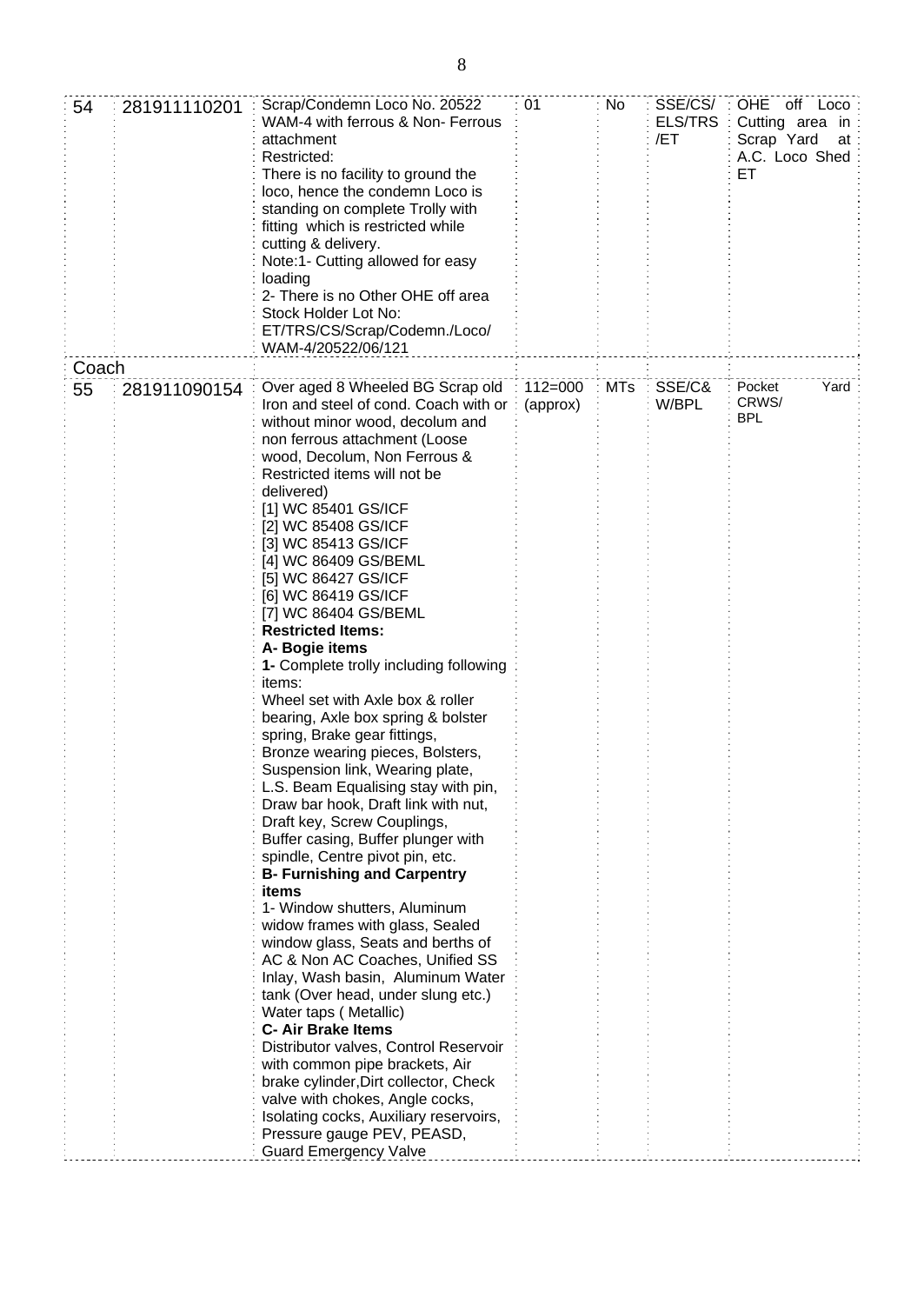|    |                      | <b>D- Electrical items:</b>                                                   |              |            |            |                               |
|----|----------------------|-------------------------------------------------------------------------------|--------------|------------|------------|-------------------------------|
|    |                      | Alternator, RRU/ERRU, Fan, Battery                                            |              |            |            |                               |
|    |                      | box, Compressor, Battery Cell,                                                |              |            |            |                               |
|    |                      | Condenser, Evaporator unit, pre                                               |              |            |            |                               |
|    |                      | cooling transformer, Tube lighting                                            |              |            |            |                               |
|    |                      | fitting, Condenser/ Blower Motor,                                             |              |            |            |                               |
|    |                      | Emergency Lights, Night lamps,                                                |              |            |            |                               |
|    |                      | Seat Indication lights, Wash Basin                                            |              |            |            |                               |
|    |                      | Lights, Laptop/Mobile Charging                                                |              |            |            |                               |
|    |                      | points, AC Control panels, RMPU                                               |              |            |            |                               |
|    |                      | units, 25 KVA Inverter.                                                       |              |            |            |                               |
|    |                      | Note: 1- Restricted items will be                                             |              |            |            |                               |
|    |                      | deposited by the purchaser to stock                                           |              |            |            |                               |
|    |                      | holder in CRWS premises.                                                      |              |            |            |                               |
|    |                      | 2-Delivery will be made on actual                                             |              |            |            |                               |
|    |                      | weighment basis.                                                              |              |            |            |                               |
|    |                      | 3-Cutting allowed for easy loading.                                           |              |            |            |                               |
|    |                      | 4- Coach will be handed over to                                               |              |            |            |                               |
|    |                      |                                                                               |              |            |            |                               |
|    |                      | purchaser for cutting purpose in duty<br>hours after issue of delivery order. |              |            |            |                               |
|    |                      |                                                                               |              |            |            |                               |
|    |                      | 5- Industrial waste excluding non<br>ferrous, restricted items to be stored   |              |            |            |                               |
|    |                      |                                                                               |              |            |            |                               |
|    |                      | at one place as per direction of stock                                        |              |            |            |                               |
|    |                      | holder.                                                                       |              |            |            |                               |
|    |                      | 4-Coaches are kept in pocket yard in                                          |              |            |            |                               |
|    |                      | custody of SSE/Yard/CRWS/BPL                                                  |              |            |            |                               |
|    |                      | and same will remain in custody up                                            |              |            |            |                               |
|    |                      | to handover of coaches to                                                     |              |            |            |                               |
|    |                      | purchaser.                                                                    |              |            |            |                               |
|    |                      | Stock Holder DS 8 Note No. 377791                                             |              |            |            |                               |
|    |                      | dt. 15.09.2011                                                                |              |            |            |                               |
|    |                      | <b>PART-B' DEPOT</b>                                                          |              |            |            |                               |
|    |                      |                                                                               |              |            |            |                               |
|    | <b>NON-FERROUS</b>   |                                                                               |              |            |            |                               |
| 56 | 280911080080         | Scrap Aluminium cable with or                                                 | 9720         | Kgs        | Dy.CMM/:   | Near Room No 1/               |
|    |                      | without lugs and armored aluminium                                            | (Approx)     |            | CRWS/      | R. Section Road /             |
|    |                      | cable with or without PVC, Rubber                                             |              |            | <b>BPL</b> | <b>SCRAP YARD/</b>            |
|    |                      | etc of various sizes.                                                         |              |            |            | CRWS/BPL                      |
|    |                      | Stock Holder Lot No                                                           |              |            |            |                               |
|    |                      | BPL/CRWS/ 11-12 / Armored                                                     |              |            |            |                               |
|    |                      | cable/04/0077                                                                 |              |            |            |                               |
| 57 | 280911070043         | <b>SCRAP CONDEMNED CEILING FAN</b>                                            | 1211         | <b>Nos</b> | Dy.CMM/    | Room No 04 /                  |
|    |                      | SORT AND SIZES WITH OR WITHOUT                                                |              |            | CRWS/      | SCRAP YARD /                  |
|    |                      | <b>BLADE AND ROD RECEIVED FROM</b>                                            |              |            | <b>BPL</b> | CRWS / BPL                    |
|    |                      | BPL DIVISION.                                                                 |              |            |            |                               |
|    |                      | Stock Holder Lot No                                                           |              |            |            |                               |
|    |                      | BPL/CRWS/FAN/11-12/03/0040                                                    |              |            |            |                               |
| 58 | 280911120132         | <b>SCRAP CEILING FAN WITH</b>                                                 | 1818         | <b>Nos</b> | Dy.CMM/    | Room No 06 / R.               |
|    |                      | <b>MOTOR SORT AND SIZES WITH</b>                                              |              |            | CRWS/B     | Section Road /                |
|    |                      | OR WITHOUT BLADE AND ROD.                                                     |              |            | <b>PL</b>  | <b>SCRAP YARD /</b>           |
|    |                      | Stockholder's Lot No                                                          |              |            |            | CRWS / BPL                    |
|    |                      | BPL/CRWS/FAN/11-12/06/0129                                                    |              |            |            |                               |
| 59 | 280911120156         | Scrap Electrical items consisting of                                          | 4000         | Kgs        | Dy.CMM/ :  | Near Room No.                 |
|    |                      | all types of mobile charger, Electric                                         | (Approx)     |            | CRWS/B     | 10 / R- Section               |
|    |                      | chokes / ballast, MCB, Contactor,                                             |              |            | PL         | Road / SCRAP                  |
|    |                      | Change over switch, regulator,                                                |              |            |            | YARD / CRWS /                 |
|    |                      | condenser, pump controller etc.                                               |              |            |            | <b>BPL</b>                    |
|    |                      | Stockholder's Lot No                                                          |              |            |            |                               |
|    |                      | BPL/CRWS/ 11-12/Ele. items                                                    |              |            |            |                               |
|    |                      | /06/0153                                                                      |              |            |            |                               |
|    | <b>OTHER FERROUS</b> | <b>SC. STAINLESS STEEL</b>                                                    | $: 18 = 700$ |            |            | MTs: Dy.CMM/: Opposite to EP- |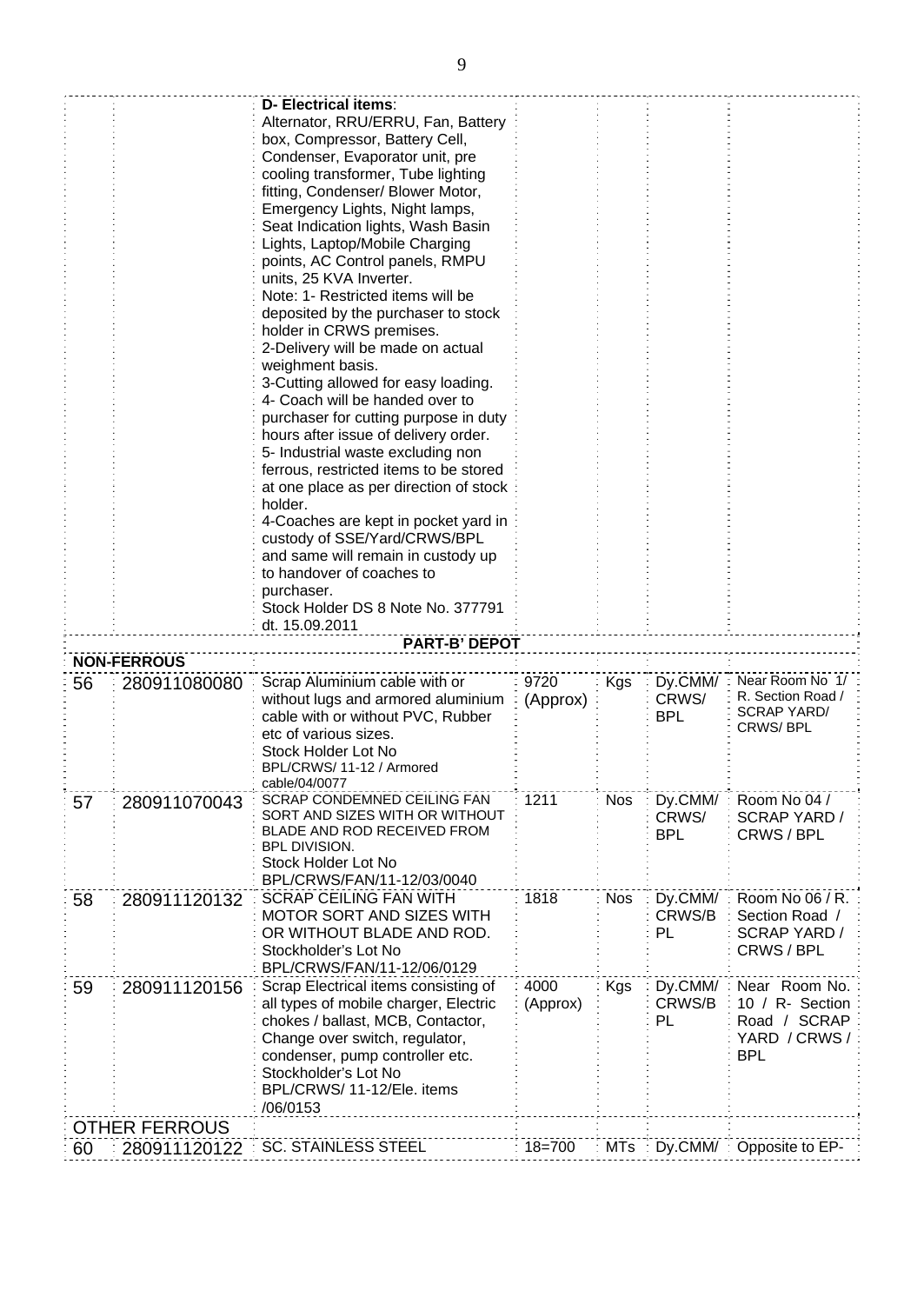|         |                      | CONSISTING OF S S TROUGH                                                      | (Approx)   |            | CRWS/B       | 185 / R. Section                   |
|---------|----------------------|-------------------------------------------------------------------------------|------------|------------|--------------|------------------------------------|
|         |                      | FLOOR RELEASED FROM<br><b>COACHES WITH OR WITHOUT</b>                         |            |            | PL           | Road / SCRAP<br>YARD / CRWS /      |
|         |                      | MINOR FERROUS ATTACHMENT.                                                     |            |            |              | <b>BPL</b>                         |
|         |                      | Stockholder's Lot No                                                          |            |            |              |                                    |
|         |                      | BPL/CRWS/11-12/SS TROUGH                                                      |            |            |              |                                    |
|         |                      | FLOOR/06/0119                                                                 |            |            |              |                                    |
| 61      | 280911120123         | <b>SCRAP STAINLESS STEEL</b>                                                  | $6 = 080$  | <b>MTs</b> | Dy.CMM/      | Opposite to EP-                    |
|         |                      | CONSISTING OF LAVOTARY PAN                                                    | (Approx)   |            | CRWS/B       | 187/R.Section                      |
|         |                      | RELEASED FROM COACHES                                                         |            |            | PL           | Road/SCRAP                         |
|         |                      | WITH MINOR FERROUS                                                            |            |            |              | YARD/CRWS/                         |
|         |                      | ATTACHMENTS.<br>Stockholder's Lot No                                          |            |            |              | <b>BPL</b>                         |
|         |                      | BPL/CRWS/ 11-12/SS-                                                           |            |            |              |                                    |
|         |                      | INLAY/06/0120                                                                 |            |            |              |                                    |
| 62      | 280911120150         | <b>SCRAP STAINLESS STEEL</b>                                                  | $05 = 300$ | <b>MTs</b> | Dy.CMM/      | A- Area, near rly                  |
|         |                      | CONSISTING OF SS MOULDINGS, SS                                                | (Approx)   |            | CRWS/B       | Track / Scrap yard /<br>CRWS / BPL |
|         |                      | SHEETS, SS STRIPS,SS BOTTAL<br>HOLDER WITH OR WITHOUT                         |            |            | PL           |                                    |
|         |                      | MINOR FERROUS ATTACHMENT.                                                     |            |            |              |                                    |
|         |                      | Stockholder's Lot No                                                          |            |            |              |                                    |
|         |                      | BPL/CRWS/ 11-12/SS/06/0147                                                    |            |            |              |                                    |
| 63      | 280911120151         | <b>SCRAP STAINLESS STEEL OF</b>                                               | $05 = 710$ | <b>MTs</b> | Dy.CMM/      | Near<br>Weigh                      |
|         |                      | <b>IIIRD BERTH SUPPORT</b><br>CONSISTING OF SS BRACKET,                       | (Approx)   |            | CRWS/B<br>PL | Scrap<br>Bridge,<br>Yard / CRWS /  |
|         |                      | SS HINGES, SS STRIP WITH PVC                                                  |            |            |              | <b>BPL</b>                         |
|         |                      | ATTACHMENT.                                                                   |            |            |              |                                    |
|         |                      | Stockholder's Lot No                                                          |            |            |              |                                    |
|         |                      | BPL/CRWS/ 11-12/SS/06/0148                                                    |            |            |              |                                    |
| Vehicle |                      |                                                                               |            |            |              |                                    |
| 64      | 280911120131         | Condemned Jeep No UPB/6142,                                                   | 01         | No         | Dy.CMM/      | Near<br>Sub                        |
|         |                      | Make Mahindra without battery and                                             |            |            | CRWS/B       | Station                            |
|         |                      | stepney, propeller shaft, tool kit,<br>radiator, meter.                       |            |            | PL           | boundary wall /<br><b>CRWS/BPL</b> |
|         |                      | Stockholder's Lot No                                                          |            |            |              |                                    |
|         |                      | BPL/CRWS/11-12/Jeep / 06/0128                                                 |            |            |              |                                    |
|         | <b>Machinery</b>     |                                                                               |            |            |              |                                    |
| 65      | 280911120126         | Condemned Tugger Plant No 134P                                                | 02         | No         | Dy.CMM/      | D-295 /<br><b>SCRAP</b>            |
|         |                      | and 133P with Motor and without                                               |            |            | CRWS/B       | YARD/                              |
|         |                      | battery.                                                                      |            |            | PL           | CRWS/BPL                           |
|         |                      | Stockholder's Lot No<br>BPL/CRWS/11-12/Tugger / 06/0123                       |            |            |              |                                    |
| 66      | 280911120158         | SCRAP submersible pump with or                                                | 12         | Set        | Dy.CMM/      | POLE-11 NEW                        |
|         |                      | without motor of sort and sizes.                                              |            |            | CRWS/B       | SHED/ SCRAP                        |
|         |                      | Stockholder's Lot No                                                          |            |            | PL           | YARD/CRWS/                         |
|         |                      | BPL/CRWS/11-12 / Pump / 06/0155                                               |            |            |              | <b>BPL</b>                         |
|         | <b>MISCELLANEOUS</b> |                                                                               |            |            |              |                                    |
| 67      | 280911100100         | Scrap Ply wood , Compreg ply with                                             | $35 = 900$ | <b>MTs</b> | Dy.CMM/      | D-280 to D-287                     |
|         |                      | PVC of sort and sizes released from                                           | (Approx)   |            | CRWS/        | / SCRAP YARD                       |
|         |                      | coaches with or without attachment<br>of pvc, minor ferrous i.e nails , screw |            |            | <b>BPL</b>   | / CRWS / BPL                       |
|         |                      | and small strip if any.                                                       |            |            |              |                                    |
|         |                      | Stock Holder Lot No:                                                          |            |            |              |                                    |
|         |                      | BPL/CRWS/11-12/PVC                                                            |            |            |              |                                    |
|         |                      | PLY/05/0113                                                                   |            |            |              |                                    |
| 68      | 280911100115         | SCRAP BERTHS AND SEAT, BACK                                                   | 39=980     | MTs        | Dy.CMM/      | W-74 to W-83                       |
|         |                      | REST RELEASED FROM COACHES<br>OF SORT AND SIZES WITH OR                       | (Approx)   |            | CRWS/        | New Scrap Yard                     |
|         |                      | WITHOUT FERROUS FRAME, COIR /                                                 |            |            | <b>BPL</b>   | / CRWS / BPL                       |
|         |                      | FOAM /LP SHEET / PLYWOOD /                                                    |            |            |              |                                    |
|         |                      |                                                                               |            |            |              |                                    |
|         |                      | SLATE WITH OR WITHOUT REXINE<br><b>INCLUDING FERROUS / NON</b>                |            |            |              |                                    |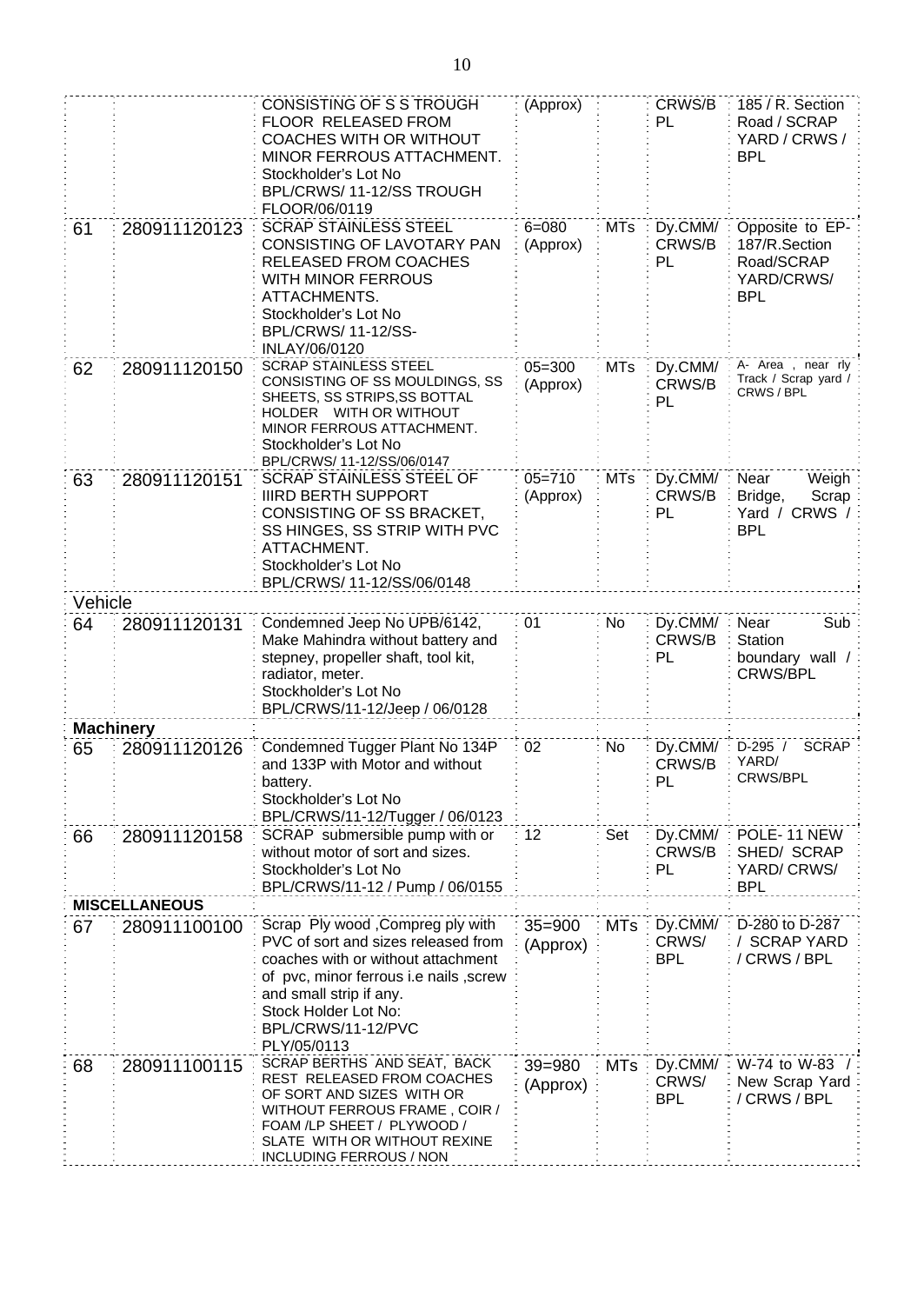|    |              | FERROUS ATTACHMENT LIKE                                                 |            |            |                   |                                     |
|----|--------------|-------------------------------------------------------------------------|------------|------------|-------------------|-------------------------------------|
|    |              | SCREW, NUTS, BOLTS, STRIPS,                                             |            |            |                   |                                     |
|    |              | RIVETS, SPRINGS, HINGES ETC.<br><b>RESTRICTED ITEMS-RECRON</b>          |            |            |                   |                                     |
|    |              | BEARTH WILL NOT BE DELIVERD IF<br>ANY.                                  |            |            |                   |                                     |
|    |              | Stock Holder Lot No:                                                    |            |            |                   |                                     |
|    |              | BPL/CRWS/11-12/RES.BERTH/<br>05/0118                                    |            |            |                   |                                     |
| 69 | 280911110119 | Condemned UPS, Condemned                                                | 27         | <b>Nos</b> | Dy.CMM/           | Near<br>pole<br>No.                 |
|    |              | Stabilizer and LV transformer etc., of                                  |            |            | CRWS/             | 16<br>0f<br><b>New</b>              |
|    |              | sort and sizes<br>Stock Holder Lot No:                                  |            |            | <b>BPL</b>        | Shed/Scrap/                         |
|    |              | BPL/CRWS/11-12/UPS/05/0101                                              |            |            |                   | Yard/CRWS/BP                        |
| 70 | 280911120127 | SC L. P. SHEET OFF CUTS AND                                             | $10 = 000$ | <b>MTs</b> | Dy.CMM/           | Near New shed                       |
|    |              | PIECES OF SORT AND SIZES                                                | (Approx)   |            | CRWS/B            | Railway<br>and                      |
|    |              | Stockholder's Lot No                                                    |            |            | PL                | track/SCRAP<br>YARD/                |
|    |              | BPL/CRWS/11-12/LP SHEET/<br>06/0124                                     |            |            |                   | CRWS/BPL                            |
| 71 | 280911120128 | <b>SCRAP EMPTY FEVICOL DRUM with</b>                                    | 218        | <b>Nos</b> | Dy.CMM/           | A-Area /SCRAP/                      |
|    |              | or without lid CAP 20 TO 25 LTRS.                                       |            |            | CRWS/B            | YARD/CRWS/BPL                       |
|    |              | Stockholder's Lot No<br>BPL/CRWS/11-12/P-DRUM/06/0125                   |            |            | PL                |                                     |
| 72 | 280911120129 | SCRAP EMPTY OIL BARREL WITH                                             | 93         | <b>Nos</b> | Dy.CMM/           | B-100 to B-110 /                    |
|    |              | OR WITHOUT LID CAP 200/210 LTRS.                                        |            |            | CRWS/B            | Scrap<br>Yard                       |
|    |              | Stockholder's Lot No<br><b>BPL/ CRWS/11-12/</b>                         |            |            | PL                | <b>CRWS/BPL</b>                     |
|    |              | BARREL/06/0126                                                          |            |            |                   |                                     |
| 73 | 280911120130 | SCRAP EMPTY PAINT BITUMINOUS                                            | 102        | <b>Nos</b> | Dy.CMM/           | D-298 to E-302 /                    |
|    |              | BARREL WITH OR WITHOUT LID CAP<br>200/210 LTRS.                         |            |            | CRWS/B            | Scrap<br>Yard                       |
|    |              | Stockholder's Lot No                                                    |            |            | PL                | CRWS/BPL                            |
|    |              | BPL/CRWS/11-12/BARREL/06/0127                                           |            |            |                   |                                     |
| 74 | 280911120139 | Scrap Miscellaneous rubber                                              | $13 = 000$ | <b>MTs</b> | Dy.CMM/<br>CRWS/B | F-414 to F-426 /<br>SCRAP YARD/     |
|    |              | including V-Belts, Rubber Washers,<br>Rubber pads, rubber pipes, Rubber | (Approx)   |            | PL                | <b>CRWS/BPL</b>                     |
|    |              | rings, Welding rubber hose etc.,                                        |            |            |                   |                                     |
|    |              | with or without ferrous attachment of                                   |            |            |                   |                                     |
|    |              | sorts and sizes.<br>Stockholder's Lot No                                |            |            |                   |                                     |
|    |              | BPL/CRWS/ 11-12/Rubber/06/0136                                          |            |            |                   |                                     |
| 75 | 280911120147 | Sc. Compreg slat, ply pieces                                            | $08 = 550$ | <b>MTs</b> | Dy.CMM/           | <b>NEAR EP-186 / R-</b>             |
|    |              | released from seats, with or without                                    | (Approx)   |            | CRWS/B            | <b>SCTION ROAD</b><br>/Scrap yard / |
|    |              | minor ferrous / non ferrous<br>attachment like rivets, nuts, bolts,     |            |            | PL                | CRWS / BPL                          |
|    |              | screws, washer, nails, strips etc.                                      |            |            |                   |                                     |
|    |              | Stockholder's Lot No                                                    |            |            |                   |                                     |
|    |              | BPL/CRWS/ 11-12/Compreg<br>Slat/06/0144                                 |            |            |                   |                                     |
| 76 | 280911120154 | <b>SCRAP RELEASED EXHAUST</b>                                           | 82         | <b>Nos</b> | Dy.CMM/           | pole No 13 to 14                    |
|    |              | FAN OF SORT AND SIZES WITH                                              |            |            | CRWS/B            | new<br>shed                         |
|    |              | OR WITHOUT BLADE AND                                                    |            |            | PL                | SCRAP YARD /                        |
|    |              | MOTOR.<br>Stockholder's Lot No                                          |            |            |                   | CRWS / BPL                          |
|    |              | BPL/CRWS/FAN/11-12/06/0151                                              |            |            |                   |                                     |
| 77 | 280911120161 | <b>SCRAP EMPTY PAINT DRUM</b>                                           | 880        | <b>Nos</b> | Dy.CMM/           | C-120 TO C-135                      |
|    |              | CAPACITY 18 TO 20 LTRS<br>Stockholder's Lot No                          |            |            | CRWS/B<br>PL      | /SCRAP/YARD/<br><b>CRWS/BPL</b>     |
|    |              | BPL/CRWS/11-12/P-DRUM/06/0159                                           |            |            |                   |                                     |
|    |              |                                                                         |            |            |                   |                                     |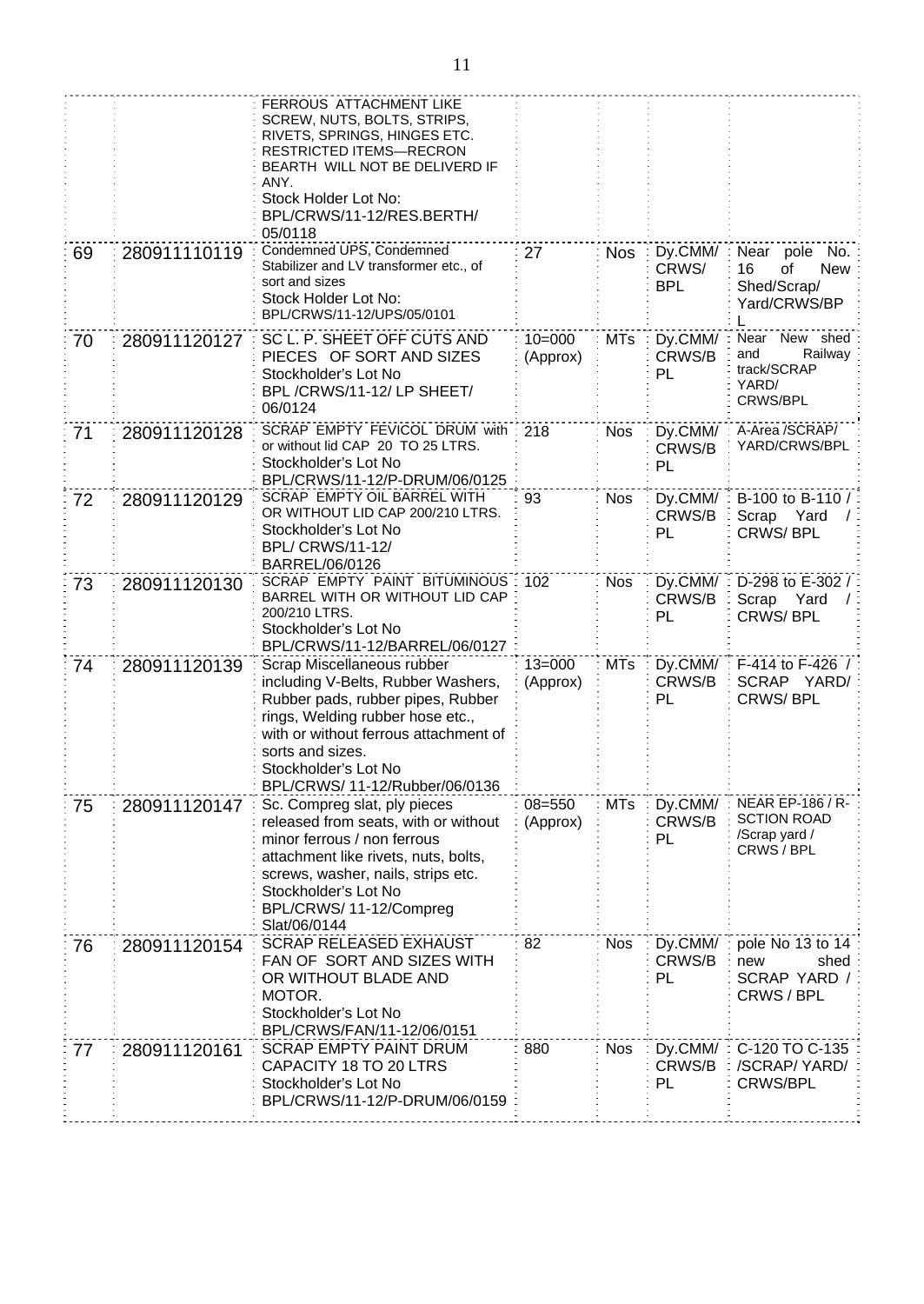| 78 | 280911120163 | Scrap MS/GI Pipes of sort and sizes<br>with or without attachment of<br>ferrous/rubber/plastic/wood/sockets/<br>elbow, flushing valve etc. and<br>entrance hand rail.<br>Stockholder's Lot No<br>BPL/CRWS/11-12/PIPE/06/0160                                                                                                                                                                                                                                                                                                                                                                                                                                                                                                                                                                                                                                                                                                                                                         | $39 = 910$<br>(Approx)  | <b>MTs</b>     | Dy.CMM/:<br>CRWS/B<br>PL | $EP-185$ To $EP-$<br>186/R.<br>Section<br>Road/Scrap/Yar<br>d/CRWS/BPL |
|----|--------------|--------------------------------------------------------------------------------------------------------------------------------------------------------------------------------------------------------------------------------------------------------------------------------------------------------------------------------------------------------------------------------------------------------------------------------------------------------------------------------------------------------------------------------------------------------------------------------------------------------------------------------------------------------------------------------------------------------------------------------------------------------------------------------------------------------------------------------------------------------------------------------------------------------------------------------------------------------------------------------------|-------------------------|----------------|--------------------------|------------------------------------------------------------------------|
|    | Hazardous    |                                                                                                                                                                                                                                                                                                                                                                                                                                                                                                                                                                                                                                                                                                                                                                                                                                                                                                                                                                                      |                         |                |                          |                                                                        |
| 79 | 280911120164 | Misc. released material from<br>coaches unservicable scrap<br>consisting pieces of PVC sheet,<br>broken LP sheet, PVC/plastic<br>container, PVC/ Plastic/Rubber<br>hose pipes. foam rubber, coir,<br>Rexine, broken HDPE chute.<br>FRP items, Shutter frame,<br>louvers, Inlay, front cover of axle,<br>small broken piece of rubber<br>item, packing material such as<br>polythene bags, un useable<br>gunny bags, broken wooden<br>packing box, Limpet sheet,<br>packing (rubber/ fiber/ wooden)<br>bolster & draw gear etc. Nylon<br>bushes & Nylon Items, wire rope,<br>card board, paper broken pieces<br>of of thermacole, broken glass<br>pieces, floor sweeping sand,<br>mud, saw dust etc.<br>NOTE:- 1-Ferrous and non ferrous<br>material except minor attechment<br>with lot will not be delivered. If any<br>2- All materials should be lifted<br>below road level and sweeping<br>condition.<br>3- Qty.500 M3 (approx)<br>Stockholder's Lot No<br>CRWS/BPL/MECH/PCR/11- | $500 = 000$<br>(approx) | M3             | SSE/PC<br>R/CRWS<br>/BPL | Delhi end of<br>pocket yard<br>behind Bin No.2                         |
| 80 | 280911120165 | 12/01/Misc. released material<br>Misc. released material from<br>coaches unservicable scrap<br>consisting pieces of PVC sheet,<br>broken LP sheet, PVC/plastic<br>container, PVC/Plastic/Rubber<br>hose pipes. foam rubber, coir,<br>Rexine, broken HDPE chute.<br>FRP items, Shutter frame,<br>louvers, Inlay, front cover of axle,<br>small broken piece of rubber<br>item, packing material such as<br>polythene bags, un useable<br>gunny bags, broken wooden<br>packing box, Limpet sheet,<br>packing (rubber/ fiber/ wooden)<br>bolster & draw gear etc. Nylon<br>bushes & Nylon Items, wire rope,<br>card board, paper broken pieces                                                                                                                                                                                                                                                                                                                                          | $180 = 000$<br>(approx) | M <sub>3</sub> | SSE/PC<br>R/CRWS<br>/BPL | New scrap yard<br>Bin No 03                                            |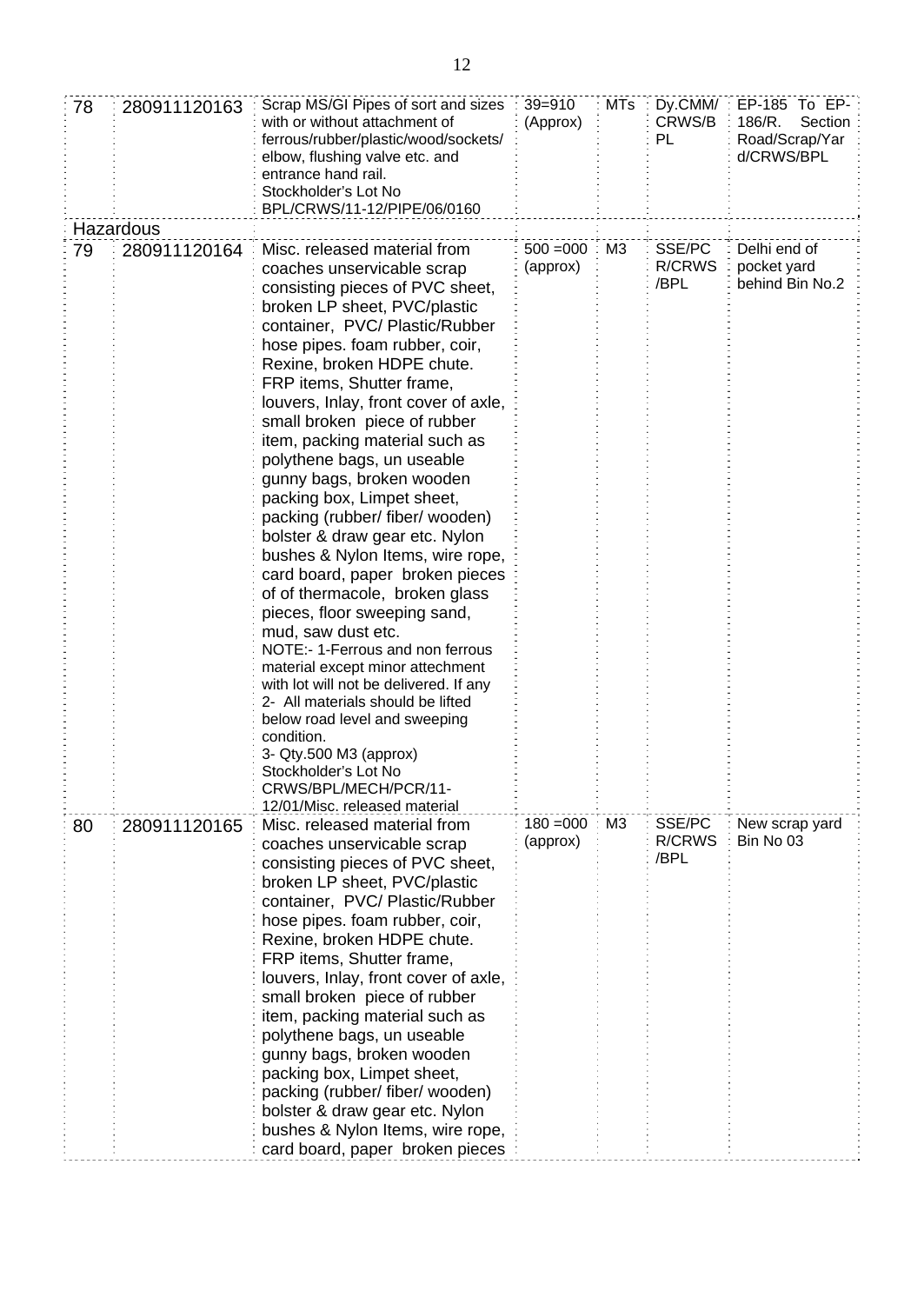|    |              | of of thermacole, broken glass<br>pieces, floor sweeping sand,<br>mud, saw dust etc.<br>NOTE:- 1-Ferrous and non ferrous<br>material except minor attechment<br>with lot will not be delivered. If any<br>2- All materials should be lifted<br>below road level and sweeping<br>condition.<br>3- Qty.180 $M3$ (approx)<br>Stockholder's Lot No<br>CRWS/BPL/MECH/PCR/11-<br>12/05/Misc. released material                                                                                                                                                                                                                                                                                                                                                                                                                                                                                                                                                                                  |                         |                |                                 |                                                                                |
|----|--------------|-------------------------------------------------------------------------------------------------------------------------------------------------------------------------------------------------------------------------------------------------------------------------------------------------------------------------------------------------------------------------------------------------------------------------------------------------------------------------------------------------------------------------------------------------------------------------------------------------------------------------------------------------------------------------------------------------------------------------------------------------------------------------------------------------------------------------------------------------------------------------------------------------------------------------------------------------------------------------------------------|-------------------------|----------------|---------------------------------|--------------------------------------------------------------------------------|
| 81 | 280911120166 | Misc. released material from<br>coaches unservicable scrap<br>consisting pieces of PVC sheet,<br>broken LP sheet, PVC/plastic<br>container, PVC/Plastic/Rubber<br>hose pipes. foam rubber, coir,<br>Rexine, broken HDPE chute.<br>FRP items, Shutter frame,<br>louvers, Inlay, front cover of axle,<br>small broken piece of rubber<br>item, packing material such as<br>polythene bags, un useable<br>gunny bags, broken wooden<br>packing box, Limpet sheet,<br>packing (rubber/ fiber/ wooden)<br>bolster & draw gear etc. Nylon<br>bushes & Nylon Items, wire rope,<br>card board, paper broken pieces<br>of of thermacole, broken glass<br>pieces, floor sweeping sand,<br>mud, saw dust etc.<br>NOTE:- 1-Ferrous and non ferrous<br>material except minor attechment<br>with lot will not be delivered. If any<br>2- All materials should be lifted<br>below road level and sweeping<br>condition<br>Stockholder's Lot No<br>CRWS/BPL/MECH/PCR/11-<br>12/04/Misc. released material | $170 = 000$<br>(approx) | M <sub>3</sub> | SSE/PC<br>R/CRWS<br>/BPL        | New scrap yard<br>Bin No 06                                                    |
| 82 | 280911120167 | Misc. released material from<br>coaches Unserviceable scrap<br>consisting. Rexine, torm/pieces,<br>coir foam, foam rubber pieces,<br>cut pieces of recron and<br>polythene bags etc.<br>NOTE:- 1-Ferrous and non ferrous<br>material except minor attechment<br>with lot will not be delivered. If any<br>2- All materials should be lifted<br>below road level and sweeping<br>condition.<br>Stockholder's Lot No<br>CRWS/BPL/MECH/PCR/11-<br>12/03/Misc. released material                                                                                                                                                                                                                                                                                                                                                                                                                                                                                                              | $225 = 000$<br>(approx) | M <sub>3</sub> | SSE/PC<br><b>R/CRWS</b><br>/BPL | In front of<br>main gate of<br>scrape yard<br>between E.Pole<br>No. 102 to 103 |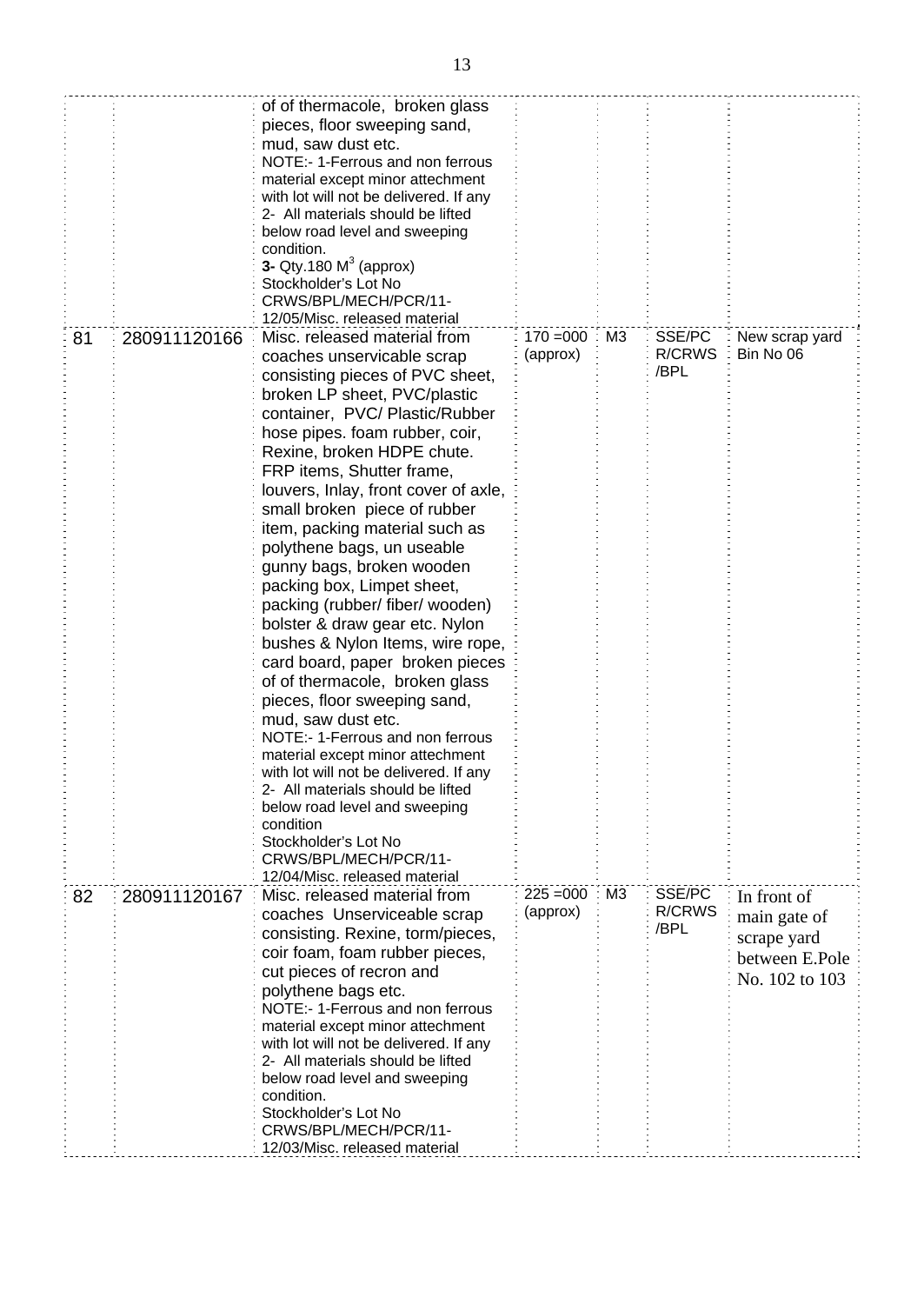| 83 | 280911120168 | Misc. released material from<br>coaches unserviceable scrap<br>consisting pieces of PVC sheet,<br>broken LP sheet, PVC/plastic<br>container, PVC/Plastic/Rubber<br>hose pipes. foam rubber, coir,<br>Rexine, broken HDPE chute.<br>FRP items, Shutter frame,<br>louvers, Inlay, front cover of axle,<br>small broken piece of rubber<br>item, packing material such as<br>polythene bags, un useable<br>gunny bags, broken wooden<br>packing box, Limpet sheet,<br>packing (rubber/ fiber/ wooden)<br>bolster & draw gear etc. Nylon<br>bushes & Nylon Items, wire rope,<br>card board, paper broken pieces<br>of of thermacole, broken glass<br>pieces, floor sweeping sand,<br>mud, saw dust etc.<br>NOTE:- 1-Ferrous and non ferrous<br>material except minor attechment<br>with lot will not be delivered. If any<br>2- All materials should be lifted<br>below road level and sweeping<br>condition. | $200 = 000$<br>(approx) | M <sub>3</sub> | SSE/PC<br><b>R/CRWS</b><br>/BPL | New scrap<br>yard Bin No. 1 |  |
|----|--------------|-----------------------------------------------------------------------------------------------------------------------------------------------------------------------------------------------------------------------------------------------------------------------------------------------------------------------------------------------------------------------------------------------------------------------------------------------------------------------------------------------------------------------------------------------------------------------------------------------------------------------------------------------------------------------------------------------------------------------------------------------------------------------------------------------------------------------------------------------------------------------------------------------------------|-------------------------|----------------|---------------------------------|-----------------------------|--|
|    |              | Stockholder's Lot No<br>CRWS/BPL/MECH/PCR/11-<br>12/02/Misc. released material                                                                                                                                                                                                                                                                                                                                                                                                                                                                                                                                                                                                                                                                                                                                                                                                                            |                         |                |                                 |                             |  |

## **N O T E**

- (1) Scrap Battery / Waste Oil lots can be bid only by Firm's registered (valid) with MOEF as Recyclers/Re-processors and having environmentally sound management facilities. The person actually bidding on the firm's behalf will have to produce namely authorization letter on Firm's letterhead.
- (2) No firearms will be allowed inside the auction hall.
- (3) After getting the Delivery Order in division lots, the scrap purchaser will contact the **DMM/EA to DRM/BPL** in the Division, along with a written request for delivery of the sold lot of scraps (other than scrap depot lots).
- **(4) Interest rate in case of delayed payment will be charged @ 7% above the Base Rate of State Bank of India prevailing on the date of auction (Railway Board letter No.2010/RS/S/709/36 Dt. 24/12/2010).**
- (5) The auction sale is subject to the General Conditions of Auction Sale, the Special Condition of Auction sale, which was circulated, vide COS JBP's letter No. WCR/SHQ/1401/Sales/01 Dated 07/06/2004 and any other condition, which will be announced/ circulated at the time of auction sale or with catalogue. The auction catalogue and general conditions of sale are also available on West Central Railway's official website: [www.wcr.indianrailways.gov.in.](http://www.wcr.indianrailways.gov.in/) The purchasers are bound to accept the general condition available on West Central Railway's official website.
- (6) The EMD stands forfeited if balance sale value not deposited by purchasers within the 50 days from the date of auction
- (7) Only one bidder will represent a participating firm in the auction.
- (8) The balance payment may be read as under .(i) In two installment for lot where balance sale Value exceeds Rs. 3.0 lacs but is less than Rs. 10.0 lacs (ii) In three installments for lots where balance sale Value is Rs. 10.0 lacs and above